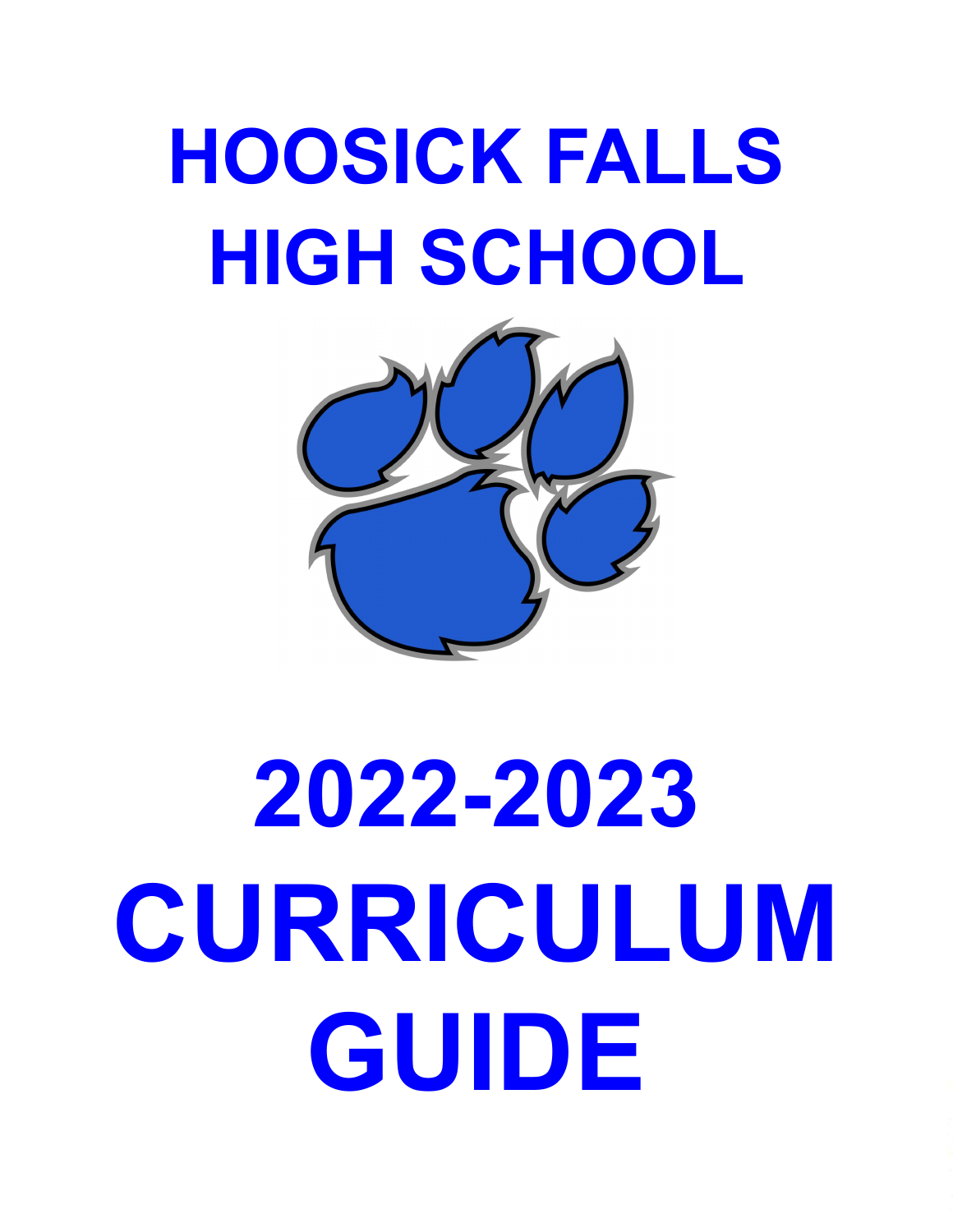### **Letter from the Principal**

Dear Students and Families,

Welcome to the High School Curriculum Guide for the 2022-2023 school year. This document is intended to assist students and families in the course selection process.

High School is an exciting time where students can take interesting electives, in addition to their New York State graduation requirements, to better understand their passions and interests for their future endeavors. Students should use this document as a planning guide for their intended coursework while at Hoosick Falls Central School District.

 $\mathcal{L}_\mathcal{L} = \{ \mathcal{L}_\mathcal{L} = \{ \mathcal{L}_\mathcal{L} = \{ \mathcal{L}_\mathcal{L} = \{ \mathcal{L}_\mathcal{L} = \{ \mathcal{L}_\mathcal{L} = \{ \mathcal{L}_\mathcal{L} = \{ \mathcal{L}_\mathcal{L} = \{ \mathcal{L}_\mathcal{L} = \{ \mathcal{L}_\mathcal{L} = \{ \mathcal{L}_\mathcal{L} = \{ \mathcal{L}_\mathcal{L} = \{ \mathcal{L}_\mathcal{L} = \{ \mathcal{L}_\mathcal{L} = \{ \mathcal{L}_\mathcal{$ 

Please contact our School Counseling Office if you have any questions.

Respectfully,

Michael J. Hall Hoosick Falls High School Principal

#### **School Counseling Staff:**

Jenna Libecci, School Counselor Leann Victor, School Counselor 518-686-7321 x. 1512 518-686-7321 x. 1508 Grades 9-12 (A-J) Grades 9-12 (K-Z) [libeccij@hoosickfallscsd.org](mailto:libeccij@hoosickfallscsd.org) [victorl@hoosickfallscsd.org](mailto:victorl@hoosickfallscsd.org)

Colleen Viera, Secretary 518-686-7321 x. 1510 [vierac@hoosickfallscsd.org](mailto:vierac@hoosickfallscsd.org)

## **Hoosick Falls Central School District**

PO Box 129, Hoosick Falls, NY 12090 518-686-7321 http://hoosickfallscsd.org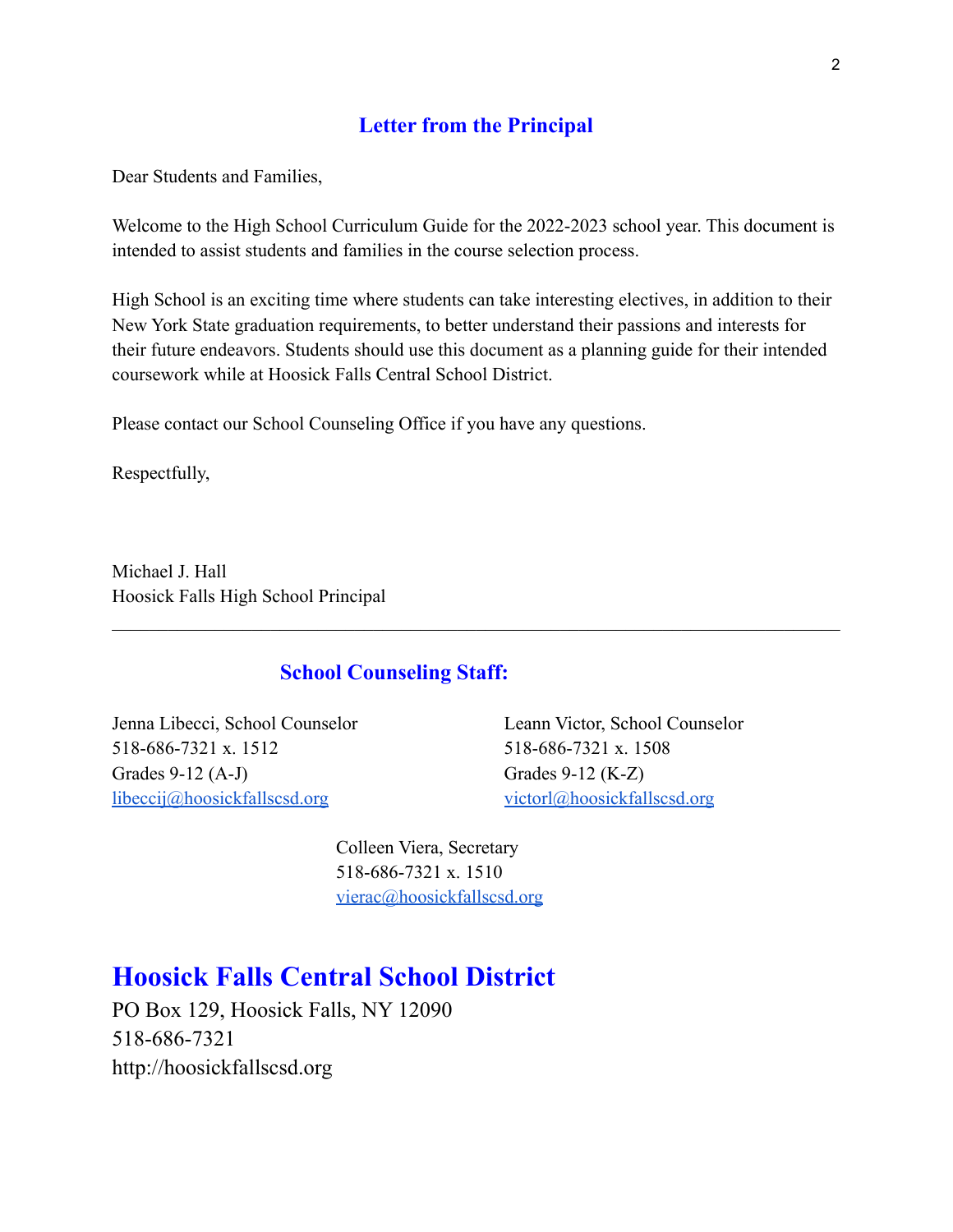## **TABLE OF CONTENTS**

| New York State Graduation Requirements              |           |
|-----------------------------------------------------|-----------|
|                                                     |           |
| <b>Supportive &amp; Alternative Program Options</b> |           |
|                                                     |           |
|                                                     | 8         |
|                                                     | $8-9$     |
|                                                     | $9 - 10$  |
| Health, Wellness & Physical Education               | $10 - 11$ |
|                                                     | $11 - 13$ |
|                                                     | $13 - 14$ |
|                                                     | $15 - 17$ |
|                                                     | $17-19$   |
|                                                     | $19 - 20$ |
|                                                     | $20 - 21$ |
|                                                     | $21 - 22$ |
|                                                     |           |

Note: Every attempt will be made to honor program requests. Some courses described in this booklet are tentative. Many factors, e.g., enrollment, staffing, budgeting, scheduling, etc., may affect final determination of actual course offerings.

*The mission of the Hoosick Falls Central School District is to develop responsible citizens who possess the knowledge, skills, and values to be successful participants in a global society.*

#### **Statement of Nondiscrimination**

Except as otherwise provided by law, no student, teacher, administrator, employee, parent, or applicant for employment shall be excluded from participation in, be denied the benefits of, or be subjected to discrimination under any educational program or activity within the jurisdiction of the Hoosick Falls Central School District on the basis of religion, race, color, gender, or handicap.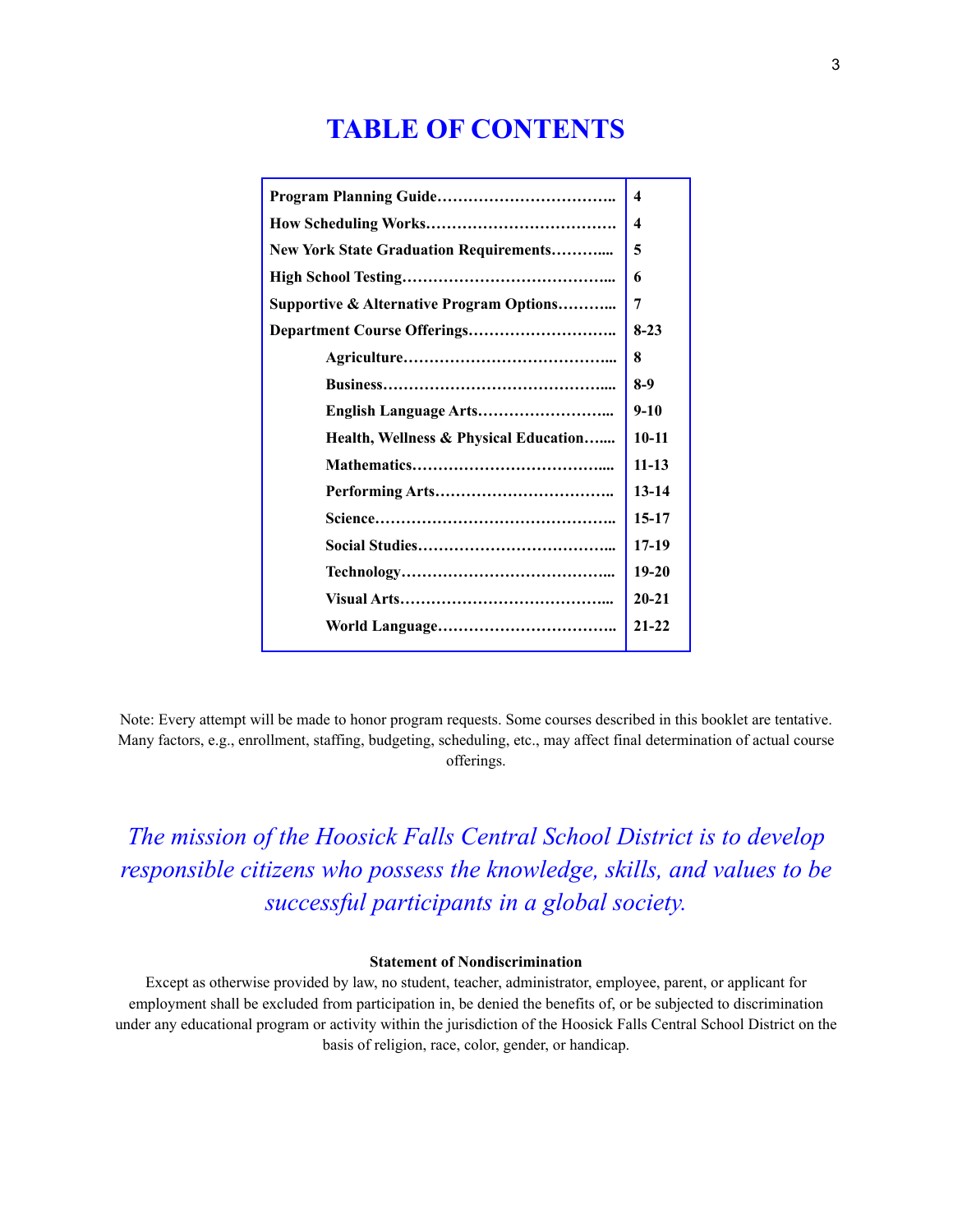## **PROGRAM PLANNING GUIDE**

The information presented in this guide is designed to assist you in planning programs for your high school career. We believe that parents and students should work closely with teachers and school counselors in considering the various courses and programs that are available. The scheduling process begins with grade-level classroom visits. Counselors assist students in classrooms with Course Selection Sheets. Parents are invited and encouraged to participate in the scheduling process at any time. Appointments can be made by contacting the College and Career Counseling Center directly. There will also be summer hours available to discuss schedule changes. The responsibility for selection of courses is shared by the students, parents and our School Counselors.

It is important to mention this Curriculum Guide includes a vast array of possible offerings. Please understand that just because you have expressed an interest in a particular course, it does not guarantee that it will be offered in the upcoming school year. Actual course offerings are determined by staffing availability and/or student enrollment. Therefore, the listing of alternative course choices in the selection process is essential.

## **HOW SCHEDULING WORKS**

#### **The following timeline will be in place for the 2022-2023 school year:**

January 2022 - February 2022

- Course selections completed in core classes
- Begin master schedule build

#### February 2022

- Teacher recommendations provided to school counseling department
- School counselors cross reference teacher recommendations vs. student course selections
- Student course selections mailed home with quarter 2 report card
- Continue master schedule build

#### March 2022 - May 2022

- Tentative schedules reviewed by school counselors and administration
- Finalize master schedule build

#### June 2022

- Teachers given courses and tentative schedules for 2022- 2023 school year
- Summer assignments handed out for accelerated courses
- School counselors notify students/families that qualify for summer school
- Tentative schedules mailed out with final report card

#### July 2022 - August 2022

- School counselors available by appointment to make schedule request changes
- School counselors finalize summer school grades/scores and adjust final schedules
- Final schedules available in eSchool and mailed home for 2022-2023 school year

#### September 6, 2022 - September 16, 2022

• Add/Drop period for fall semester and full year courses

#### September 17, 2022 - and beyond

Add/Drop requires administrative approval

Requests for dropping a course or changing a level after the following deadlines require administrative approval. If approval is granted, a grade of "Withdrawal Pass" or "Withdrawal Fail" will appear on the final transcript depending on the student's grade status on the date of the drop or level change. Signatures from a parent, teacher, counselor and administrator are required for changes after the deadline.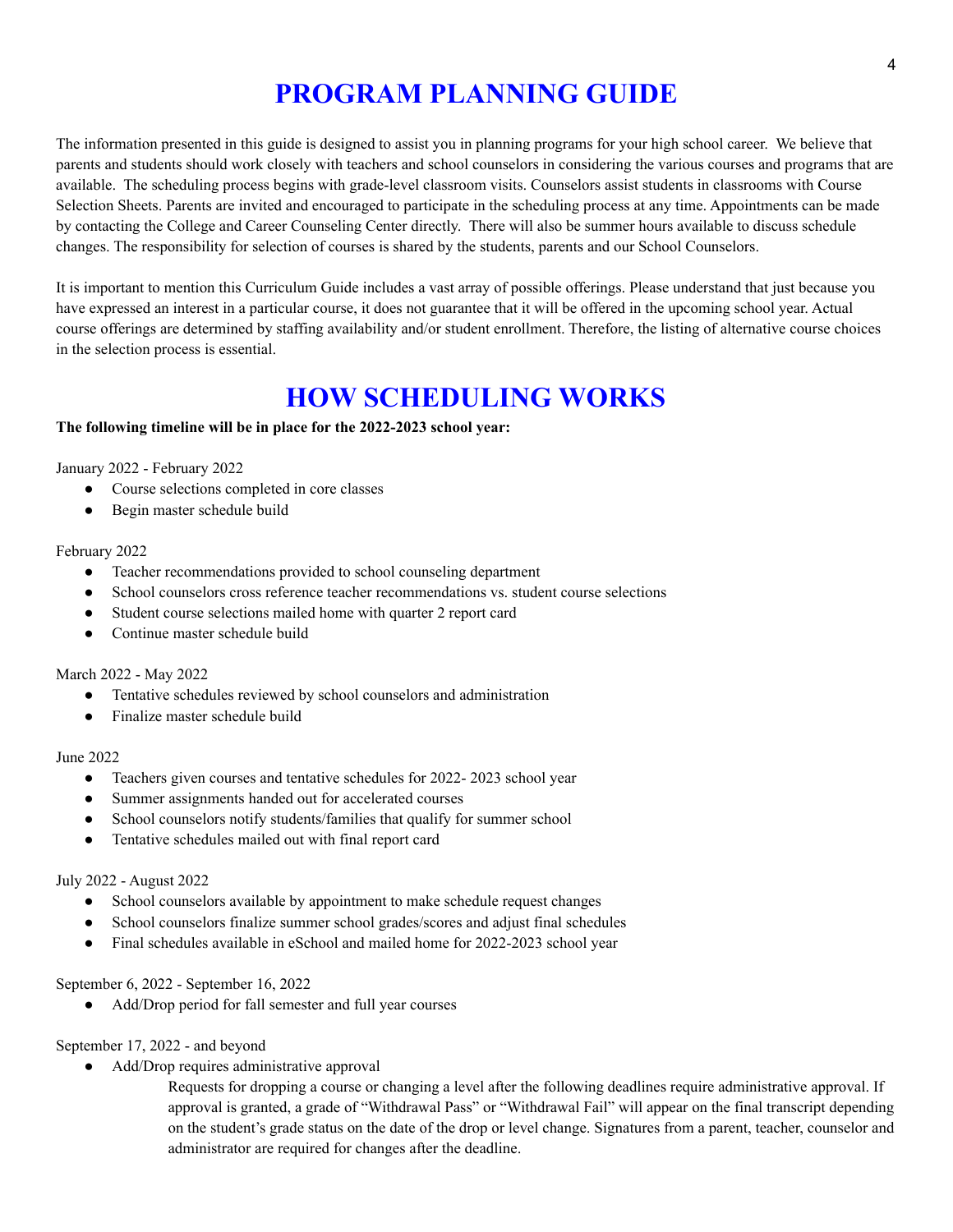## **NEW YORK STATE GRADUATION REQUIREMENTS**

**For a more detailed description of New York State Graduation Requirement please go to: <http://www.nysed.gov/common/nysed/files/currentdiplomarequirements.pdf>**

*Course Requirements:* Students must earn the following course **credits** in order to graduate with a Regents or Advanced Regents diploma.

| <b>Regents Diploma</b><br>Units |      | <b>Advanced Regents Diploma</b><br>Units |        |
|---------------------------------|------|------------------------------------------|--------|
| English                         | 4    | English                                  | 4      |
| <b>Social Studies</b>           | 4    | <b>Social Studies</b>                    |        |
| Science                         |      | Science                                  |        |
| Math                            | 3    | Math                                     | 3      |
| Foreign Language                | 1(a) | Foreign Language                         | 1(a)   |
| Health                          | .5   | Health                                   |        |
| Art and/or Music                |      | Art and/or Music                         |        |
| <b>Physical Education</b>       | 2    | Physical Education                       | 2      |
| Electives                       | 3.5  | Electives                                | 3.5(b) |
| <b>Total Credits</b>            | 22   | <b>Total Credits</b>                     | 22     |

- (a) Students are required to have completed one unit of language by the end of their freshman year.
- (b) A three unit sequence in a Foreign Language, or a five unit sequence in an elective pathway (art, technology, etc).

#### *Traditional Exams Required for Graduation:*

Students must demonstrate competency in reading, writing, math, science, U.S. History and Global Studies by passing the examination listed below with a **65 or higher\*:**

| <b>Regents Diploma</b>            | Advanced Regents Diploma (all required for Regents plus the following):                      |
|-----------------------------------|----------------------------------------------------------------------------------------------|
| Common Core English exam          | Geometry & Algebra II Common Core exams                                                      |
| Global History $&$ Geography exam | Additional Science exam (either Life or Physical depending on prior)                         |
| U.S. History and Government exam  | Foreign Language Checkpoint B exam (or a five credit sequence - see (b) above <sup>*</sup> ) |
| 1 Math exam (typically Algebra)   |                                                                                              |
| 1 Science exam                    | *There are also a variety of "non-traditional" Assessment Combinations for Advanced          |
|                                   | Designation. See the link below.                                                             |

#### **Variations to the above testing requirements:**

The following link outlines the diploma and credential requirements currently in effect for New York State:

#### <http://www.nysed.gov/common/nysed/files/programs/curriculum-instruction/diploma-and-credentials-summary-requirements.pdf>

The chart in the link above is intended to provide an overview of the requirements and identify the student populations that have access to each type of diploma and non-diploma high school exiting credential. Websites are provided in the link to offer specific regulatory requirements and more detailed information regarding the requirements for each diploma or credential.

Our high school counselors work with each student and family individually to determine the best pathway towards a diploma and/or credential. Students/parents are welcome to meet with counselors to discuss the various pathways at any time.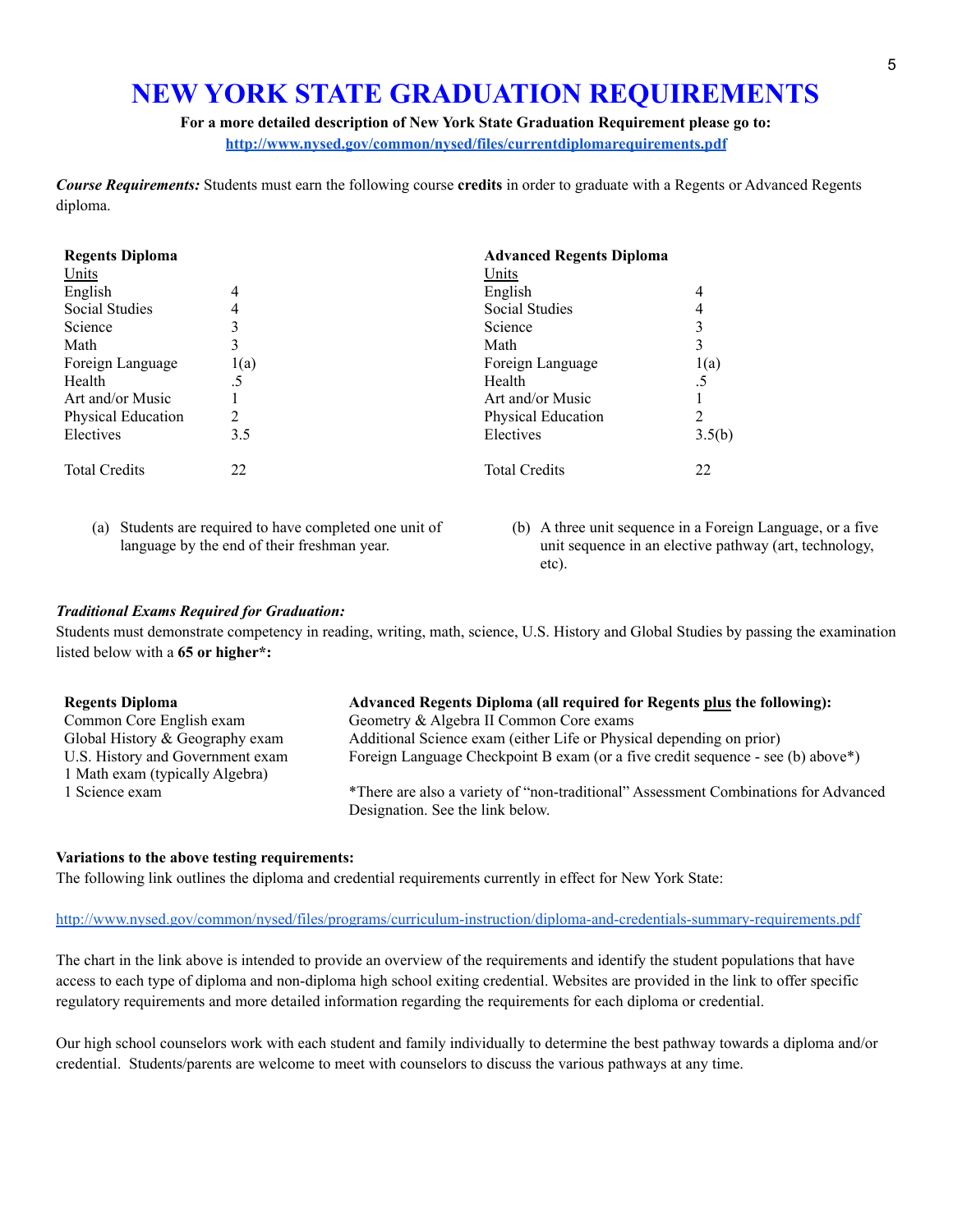## **HIGH SCHOOL TESTING**

#### **Advanced Placement (AP)**

Ten Advanced Placement courses are offered at Hoosick Falls High School. Advanced Placement (AP) is offered by the College Board and offers students a chance to take college level classes and potentially earn college credit based on their exam score. Exams are scored 1-5, with many colleges offering credits for scores of 3 and above.

#### **Practice Stanford Achievement Test (P.S.A.T.)**

The PSAT is offered by the College Board and is administered in October during the school day. The standardized test is meant to give students a change to experience what it may be like on the S.A.T. All juniors take this examination, as well as sophomores who express interest. The PSAT is also the National Merit Scholarship qualifying test, which means juniors who score well compete to earn scholarship money. Parents and students are notified approximately one month before the examination of its date and time. Students who are unable to test should communicate with their counselor for additional opportunities.

#### **SAT I, SAT Subject Test & ACT**

The college entry exams, SAT and ACT are usually taken in the spring of junior year and/or fall of the senior year. Registration materials for SAT I, SAT Subject Tests and ACTs are available in the College and Career Center. Please see the following websites for more information and/or contact your school counselor to discuss options:

SAT I, SAT Subject Tests: <http://collegeboard.com> ACT: <https://www.act.org/>

#### **ASVAB Career Exploration Program**

The ASVAB is a test and then review program that allows students to identify strengths in the areas of verbal, math, science and technical skills. The test is followed up with a presentation to explain and use results to help students find out how their interest and skills relate to more than 400 occupations and start making educational and career plans. The test is free and given to all students, unless an opt out letter is sent to the school. Scores are never released to anyone other than the student and the school, including the military.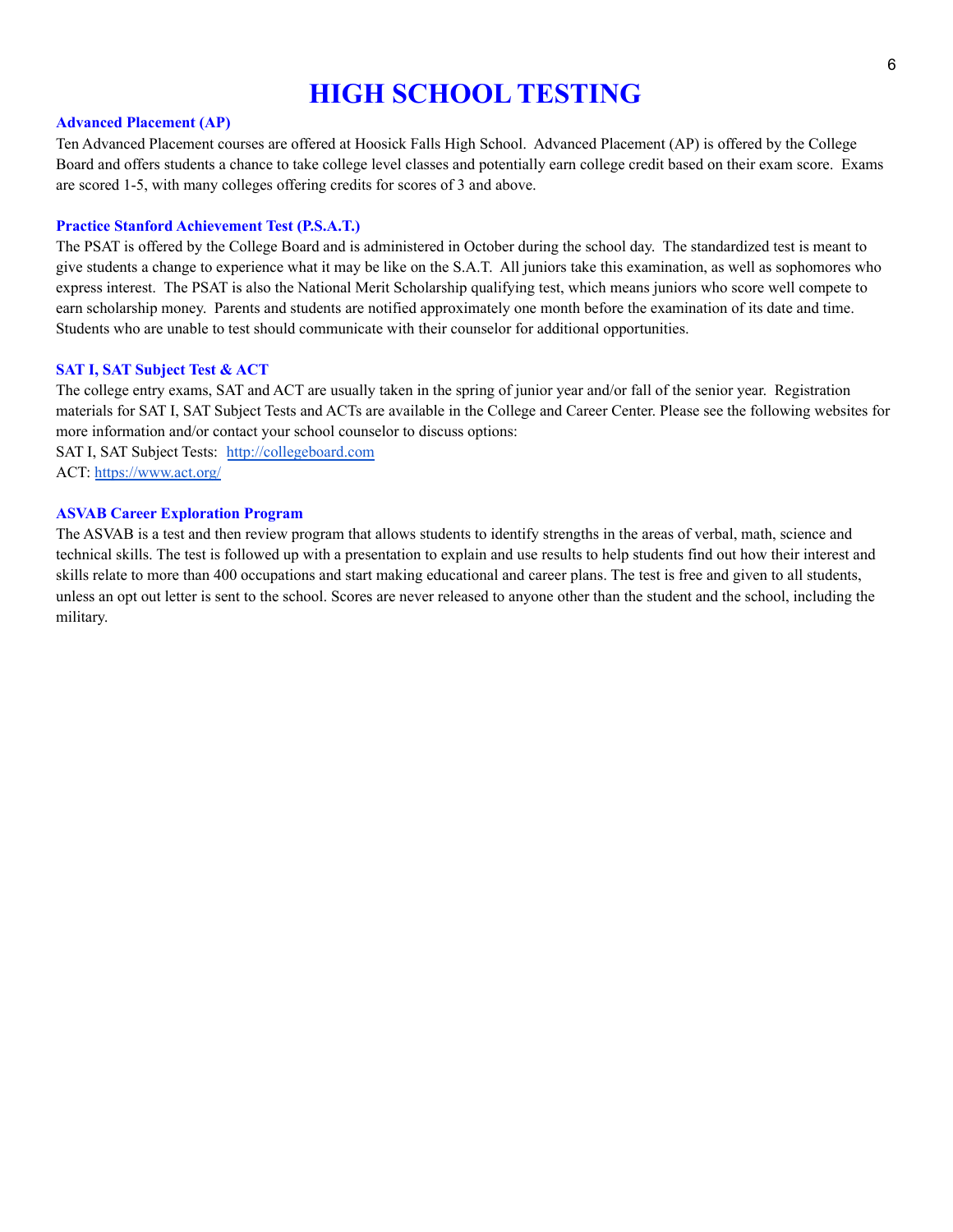## **SUPPORTIVE AND ALTERNATIVE PROGRAM OPTIONS**

At Hoosick Falls High School, a variety of additional programs are offered to meet individual student needs. These programs are run at our school and off-campus. Students are provided qualified teachers and staff, and all ultimately lead to a New York State Regents Diploma or its equivalent.

#### **The Learning Center**

The Learning Center (TLC) is a place where students can come for extra help. Students are assigned to TLC during their study hall or after school if they are failing two or more classes on their report card. Students can also be referred to TLC by a teacher or parent. Students receive academic support from the TLC teacher or student tutors. Homework help, organizational assistance, test preparation, materials and grade monitoring are provided in TLC.

#### **Response to Intervention**

Many students will see success in the classroom without additional support being needed; however , some may require additional interventions. The Response to Intervention (RtI) process is in place for a faculty member to refer a student for a higher level of behavioral or academic support. A team of support staff and classroom teachers meet to discuss reported concerns and develop additional support plans outside of the regular classroom instruction. The goal of this process is to ensure that appropriate academic and/or behavioral interventions have been implemented and monitored so as to promote student success.

#### **Restore U**

Restore U is an on-campus academic respite program for grades 9-12. Support is provided in a small group setting. Academic skill building is developed through a modified curriculum, ensuring all students academic needs are met and back credits are earned as needed. Students enrolled in the Restore U program will attend all their core courses (Math, Science, English, Social Studies) in a small group setting. Entrance to the program is based on student academic need and established through teacher, counselor and administrative recommendations.

#### **TASC Program at Troy EOC**

Formerly known as the GED program, the TASC program provides students who have reached maximum compulsory age (16) the opportunity to achieve a High School Equivalency Diploma. This program is offered through Hudson Valley Community College and the Troy EOC program. Information can be found at: <https://www.hvcc.edu/programs/eoc/tasc.html>. \*A determination from the High School Administration and Counseling Department, along with the approval of the Superintendent is required for this option. Students should first speak with their school counselor if they are interested in pursuing this option.

#### **Career Development Center**

The Southwest Vermont Career Development Center is located in Bennington, Vermont, and serves many high schools regionally in New York, Vermont and Massachusetts. The SVCDC is a committed career and technical school that prepares secondary and post secondary students in a variety of different trades with hands-on technical learning. Students from Hoosick Falls CSD are invited to apply in the spring of their sophomore year of high school if they are on track to graduate academically, and have good discipline and attendance records. Students who are interested will attend a field trip to the SVCDC to explore their programs of interest, and also interview with the staff at the school. If chosen, they will then be a part of a two year technical program of their choice in their junior and senior year. Hoosick Falls students will attend HFCS for half of the day in the morning or the afternoon to take their core classes needed for a New York state diploma, and then will take their technical program courses at the SVCDC the other half of the day. Students will be provided transportation from HFCS to the SVCDC. Currently, the SVCDC offers twenty different technical programs from nursing, to video production, to forestry, to human services, and more. Please see the link below for further information on specific program offerings, and descriptions.

https://www.svcdc.org/program\_of\_studies.php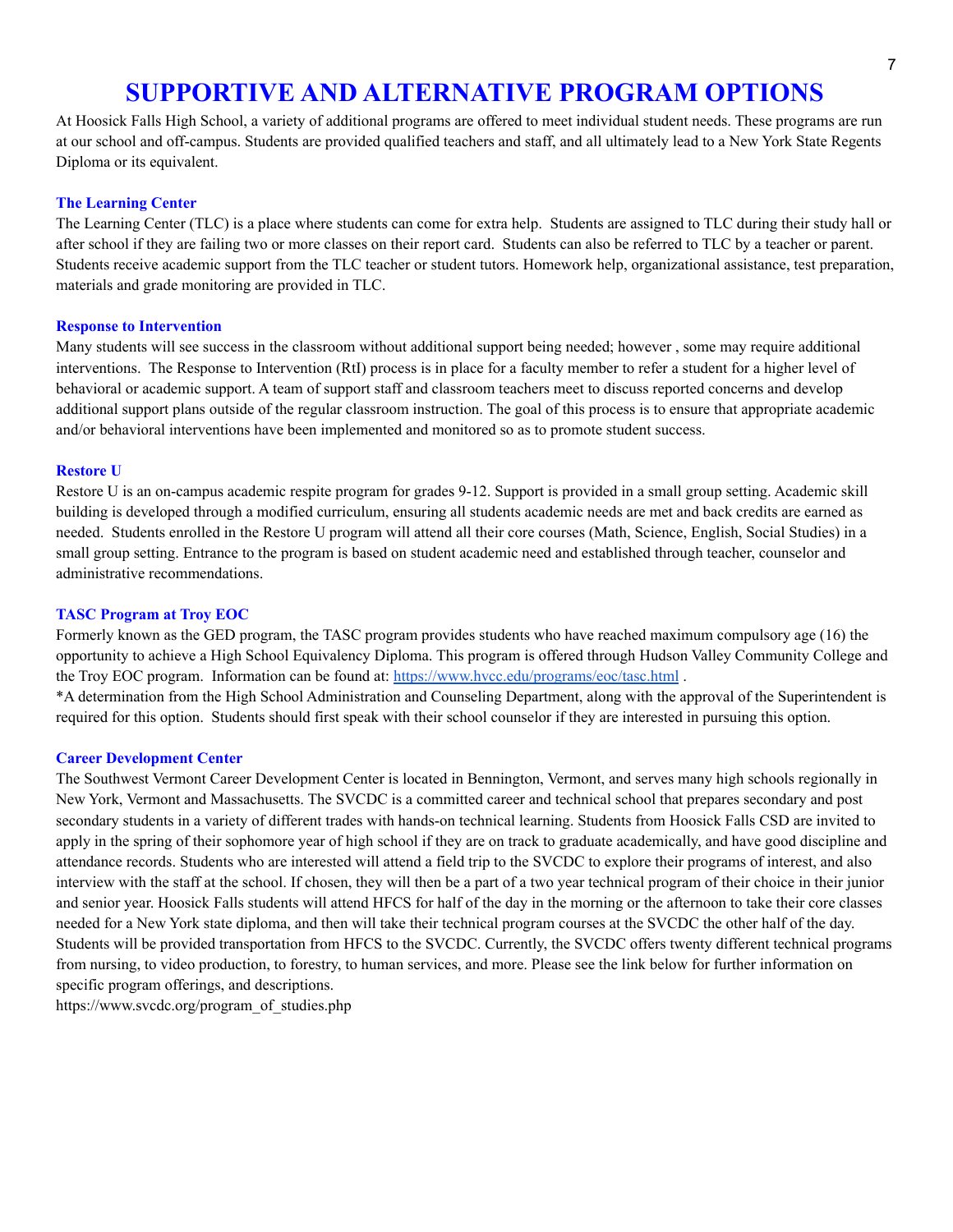## **AGRICULTURE**

#### **Introduction to Agriculture, Food and Natural Resources**

Grade 9-12 40 Weeks (full year) 1.0 Credit

This is the first course in a sequence for agriculture/business courses. It incorporates hands-on learning, as you get an introduction to plant science, animal science, food science and processing, leadership development, and Future Farmers of America (FFA).

#### **Animal Science**

Grade 9-12 20 Weeks (half year) 0.5 Credit

This course emphasizes the study of animal reproduction, nutrition, health and management. Soil and plant science in relation to animal health is also stressed. Students learn how an animal's body works to utilize feed and grow healthy. Field trips and career development events enable students to utilize hands-on skills and become future leaders in the field of animal science. Potential dual credit opportunities with colleges.

#### **Introduction to Agriculture Business Management**

Grade 9-12 40 Weeks (full year) 1.0 Credit

A broad introduction to the function and structure of the U.S. Agribusiness from macro and micro perspectives with close examination of the relationship between production agriculture and Agribusiness; topics of discussion will include the size and importance of Agribusiness, forms of businesses, planning and organizing and Agribusiness, financial management and accounting, and Agribusiness input and supply sectors. Possible dual enrollment options through colleges.

#### **Agriculture Marketing**

Grade 9-12 20 Weeks (half year) 0.5 Credit

As our world grows to 8 billion people the challenge to feed everyone grows. This challenge falls directly on the shoulders of agriculturists on every continent. This class will focus on food supply chains and the logistics of moving Agriculture products from the producer to the markets worldwide. Maybe world hunger can be solved through efficient transportation and direct response to the needs of every nation.

#### **Horticulture (Plant Science)**

Grades 9-12 20 weeks (half year course) Pre-Requisites: Introduction to Agriculture (AFNR)

Students explore the many aspects of horticulture and landscaping. A study of agronomy (soil science) is followed by an in-depth study of how plants grow and the environmental factors which affect plant growth. Hands-on lab work includes field trips, greenhouse work and the opportunity to participate in related career development events. This course is recommended for students interested in working with plants, both as ornamental and food enterprises.

#### **Food Production and Management**

Grades 9-12 20 weeks (half year course) Pre-Requisites: Introduction to Agriculture (AFNR), Introduction to Agriculture Business Management

This course will focus on the common food production systems and trends in our country with some focus globally as well. With the current pandemic we have seen a shift in the United States Food Production system towards a more buy local trend, back yard gardens and a resurgence in classic food preservation techniques. Through hands-on projects, field trips and guest lectures we will explore our Food Production system. Topics covered will include: Maple production, regenerative agriculture, livestock production (food for food), on farm processing, organic agriculture practices, Community Supported Agriculture and food hubs.

## **BUSINESS**

**Personal Finance** Grade 10-12 40 Weeks (full year) 1.0 Credit

The knowledge and skills you will learn in this class will help you make good financial decisions - now and in the future. Decisions you make now can affect the income you will earn for the rest of your life. The four main areas of concentration in this course will be: Understanding Income, Money Management, Spending and Credit, Saving and Investing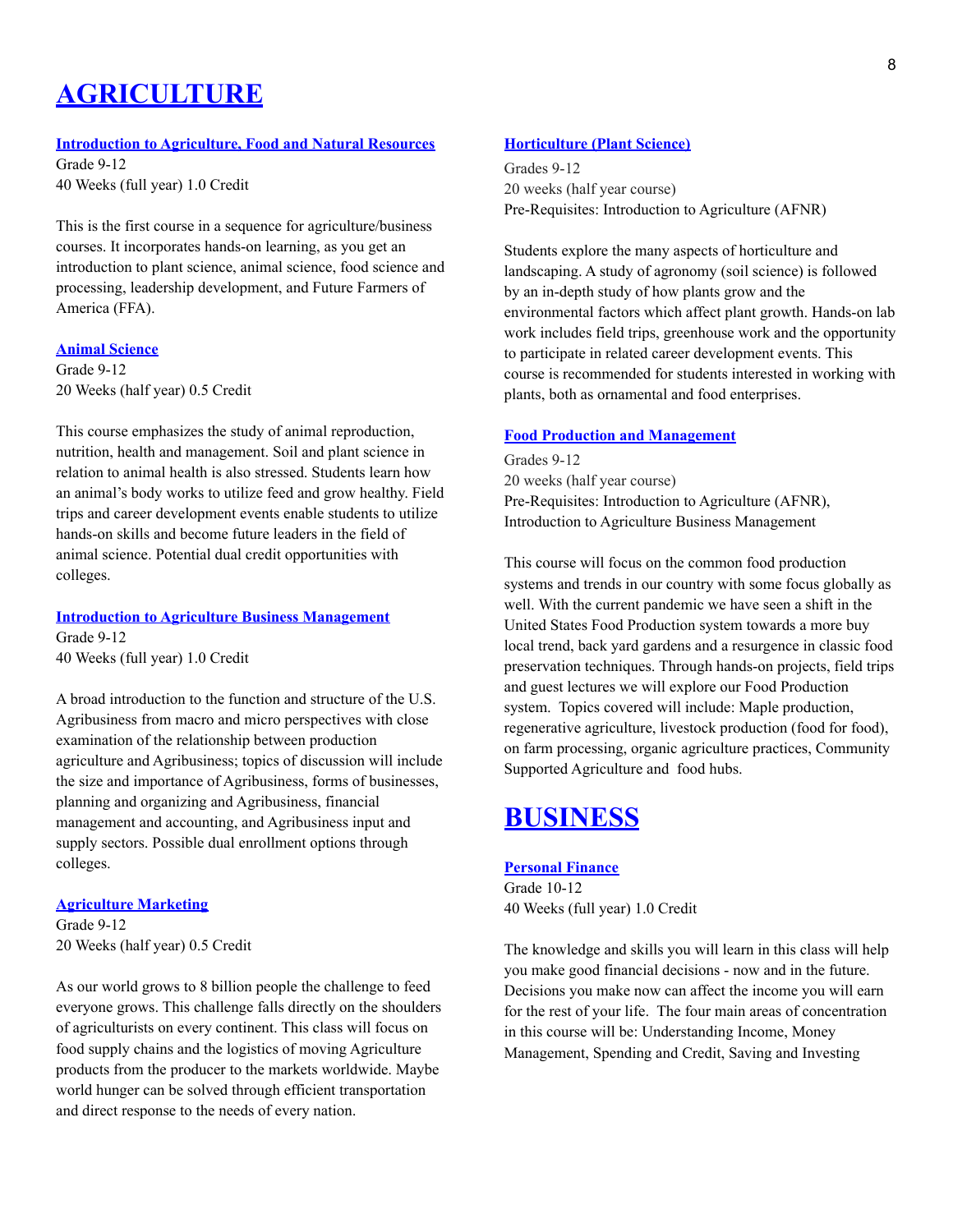#### *BUSINESS continued*

#### **Accounting**

Grade 11-12 40 Weeks (full year) 1 Credit

Students desiring to take Accounting will be given an introduction to the world of accounting. The class will cover the basic accounting cycle, beginning with business transactions and the accounting equation, transactions that affect assets, liabilities, and owner's capital, transactions that affect revenue, expenses, and withdrawals. Students will record transactions in a general journal, post journal entries to general ledger accounts. They will also prepare a six-column worksheet and financial statements for a sole proprietorship culminating with the completion of the accounting cycle for a sole proprietorship.

## **ENGLISH LANGUAGE ARTS**

**English 9: Literary Analysis and Composition I** Grade 9 40 Weeks (full year) 1 Credit (Required)

This is the first of three courses that will prepare students for the Grade 11 ELA Common Core Regents. This introductory course focuses on fictional and non-fictional stories, poetry, and plays, while also enhancing research skills through the completion of a research paper. Students will learn to organize and compose argument essays, newspaper articles, and analyze how literary elements are used to advance the central ideas of a story.

Students will study contemporary literature by Jeannette Walls, as well as war stories from Tim O'Brien. Students will also read classic dramas written by Lorraine Hansberry and William Shakespeare. This course is centered on the ideas of "struggle", "perseverance" and "coming of age".

#### **English 10: Literary Analysis and Composition II** Grade 10

40 Weeks (full year) 1 Credit (Required)

This is the second of three courses that will prepare students for the Grade 11 English Language Arts Common Core Regents. This intermediate course focuses on fiction and nonfiction selections, poetry, and plays, while also enhancing research skills through the completion of a research paper. Students will build on literary critique and analysis skills while improving grammar, spelling and other composition skills.

Reading material will include, but is not limited to: short stories, novels, plays, novellas, nonfiction articles and essays. Literature will include works by the following authors: Dahl, Jackson, Hemingway, Faulkner, Steinbeck, Bradbury, Shakespeare, McCarthy, Joyce and Porter.

#### **English 11: Literary Analysis and Composition III**

Grade 11 40 Weeks (full year) 1 Credit (Required)

This is the final course that will prepare students for the Grade 11 ELA Common Core Regents. This challenging course focuses on fictional and non-fictional stories, poetry, and plays, while also enhancing research skills through the completion of a research paper. Students will build on their learning from 9th and 10th grades to further develop argument essays, newspaper articles, and critically analyze how literary elements are used to advance the central ideas of a story.

Students will study major American authors of the 19th, 20th, and 21st centuries including Arthur Miller, Margaret Atwood, Ken Kasey and Stephen King.

## **English 12: Critical Analysis of Literature & Writing** Grade 12

40 Weeks (full year) 1 Credit (Required)

This course will build upon the language skills students already possess and venture further into literature, expression, analysis, and persuasion. Following a theme of subjective reality through the use of seminal classic and contemporary works of literature (i.e. Hamlet, Poe, Kesey) students will use literature and writing to further an understanding of how their individual interactions with the world shape their understanding with it. The course will include literature, contemporary novels, drama, editorial reading and writing, grammar, the short story, allegory, and much more.

\* High school seniors may take AP English Literature and Composition in place of English 12: Critical Analysis of Literature

#### **AP English Literature & Composition**

Grade 12 40 Weeks (full year) 1 Credit - Weight 1.1% Pre-Requisites: Comprehensive English II Midterm of 85 or higher or a Common Core Regents score of 90 or higher and successfully complete summer work. Related Assessments: AP Examination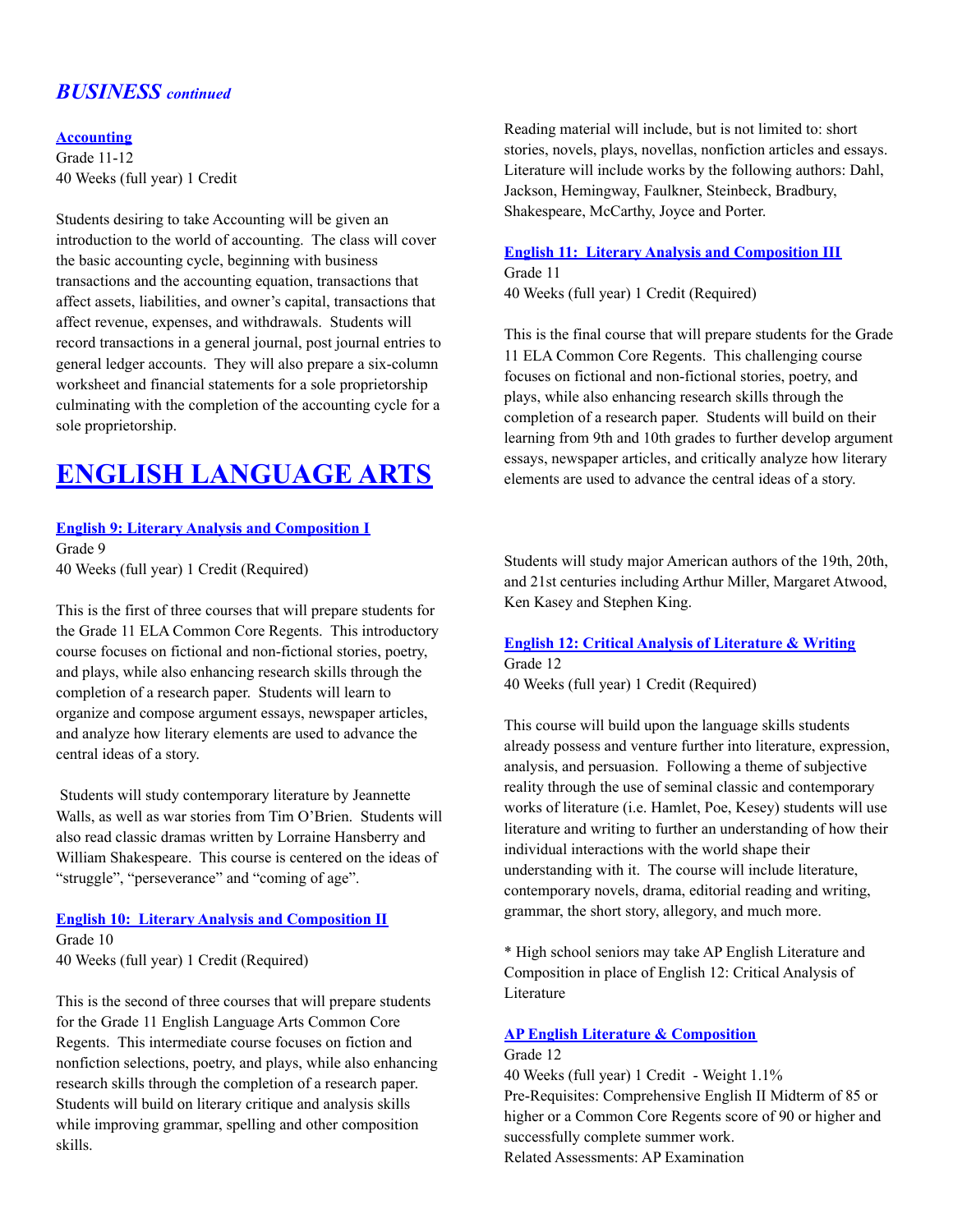This class is an Advanced Placement, college level survey of major British and American authors. The course includes the study of Thomas Hardy, James Joyce, William Shakespeare, Mary Shelley, George Orwell, William Faulkner, John Steinbeck, Ernest Hemingway, Toni Morrison, and other representable authors of the 19th and 20th centuries. Also, it will prepare students to succeed on the AP Literature exam.

#### **Communication (ENGL 120)**

#### Grade 12

20 weeks (half year) ½ credit (3 HVCC credits\*) Prerequisite: English 11: Literary Analysis and Composition III

This course is designed to introduce the student to the principles and psychology involved in interpersonal and group communication. The program enables the student to express ideas effectively to the public on a personal and professional basis in both the written and oral processes of communication.

\*Students may register with Hudson Valley Community College to be eligible to receive up to three undergraduate credits at a reduced tuition through the College in the High School Program.

#### **Journalism I (ENGL 130)**

Grade 12

20 weeks (half year) ½ credit (3 HVCC credits\*) Prerequisite: English 11: Literary Analysis and Composition III

This course is designed to introduce the students to the study of journalism. The goal of this program is to integrate the key principles of journalism into everyday research, allowing the students to evaluate issues and make sound decisions that will impact the society in which they live.

\*Students may register with Hudson Valley Community College to be eligible to receive up to three undergraduate credits at a reduced tuition through the College in the High School Program.

#### **Film Studies**

Grade 10-12 20 Weeks (half year) 1/2 Credit Prerequisite: English 9: Literary Analysis and Composition I

The course is designed for students to study various film genres using critical thinking skills. The goal of the course is for students to analyze film with open classroom communication. Students should be able to actively participate with discussion pertaining to character

development, director's/producer's choice, social concepts, conflicts, etc.

The course will not only involve watching film, but responding through conversation and written work: worksheets, journals, and creative writing. Active participation and appropriate attention will be a key factor in the course following in-class viewing of each film.

## **HEALTH, WELLNESS AND PHYSICAL EDUCATION**

#### **Health and Wellness**

Grade 10 40 Weeks (every other day)  $\frac{1}{2}$  credit Prerequisites: None

Health Education is a required course provided to all High School students in tenth grade. The goal of the program is to have students apply the knowledge they have gained over the course of their education toward living a healthy lifestyle, and to empower them to use the skills they have learned to make informed decisions. The curriculum encompasses seven developmental personal and social skills which when mastered, enable students to enhance personal, family and community health and safety. These skills include self-management, relationship management, stress management, communication, decision making, planning and goal setting, and advocacy. Class discussions, group projects, media, technology and a variety of other methods may be used to convey information.

\*Upon completion, this course fulfills the Health requirement for graduation.

#### **Yoga**

Grades 9-12 (based on seniority) 40 Weeks (every other day)  $\frac{1}{2}$  credit Prerequisites: None

This elective will introduce students to the fundamental components of asana (movement exercises/poses) and pranayama (breathing exercises). Students will learn how to use balancing and stretching techniques to assist with healthy living, sports, flexibility, pains, and/or stress relief. No prior experience needed.

#### **Lifetime Fitness & Wellness**

Grades 11-12 40 Weeks (every other day)  $\frac{1}{2}$  credit Prerequisites: None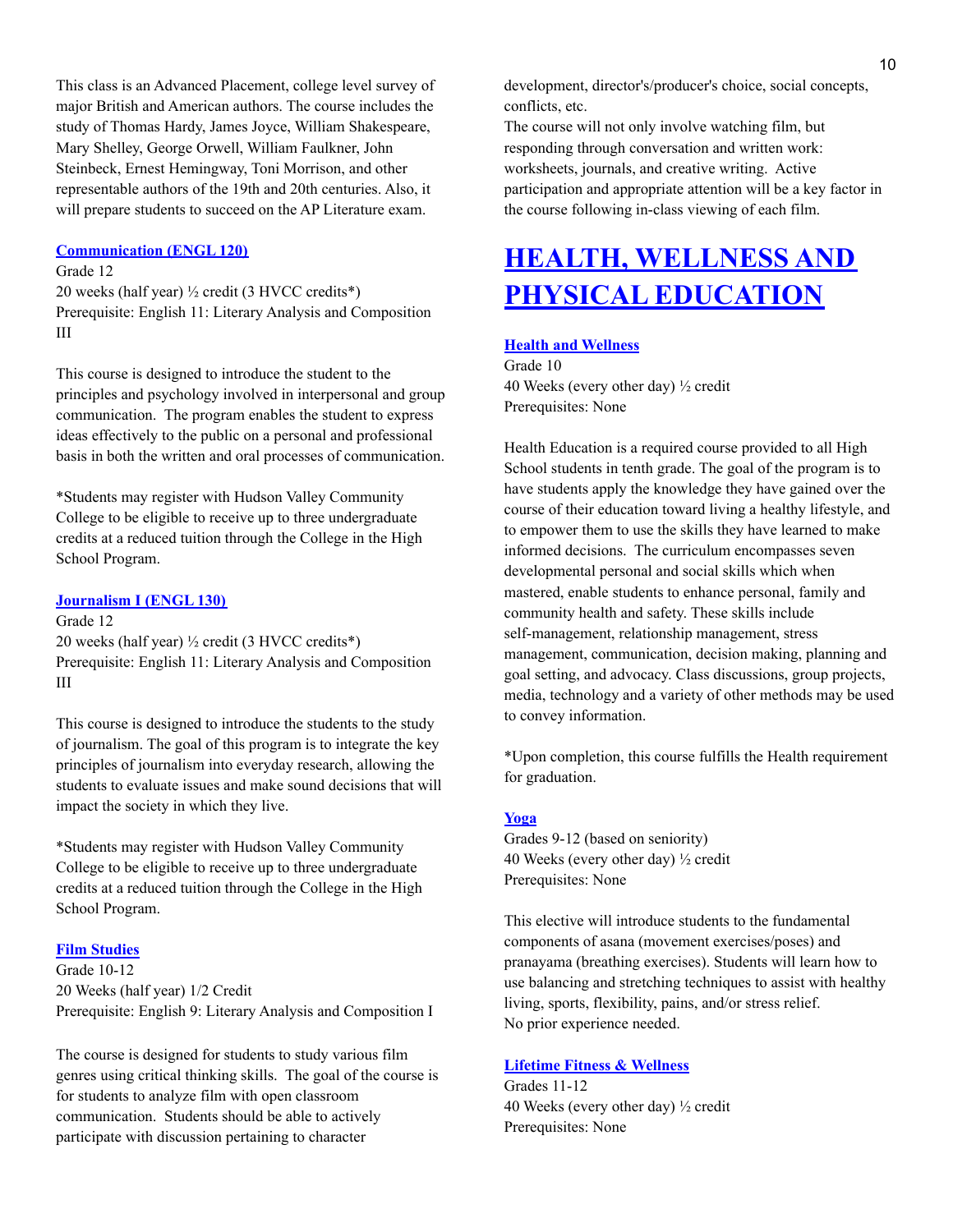This curriculum should be based on the American College of Sports Medicine's recommendations for a long and healthy life. It will cover: definition of physical fitness, wellness, benefits of being fit, identification of barriers to being physically active, intervention strategies to help lessen barriers to physical activity. It will also measure SMART goals: Specific, Measureable, Action-Based, Realistic, Timely. It will also cover five components of physical fitness (body composition, flexibility, cardiovascular endurance, muscular endurance and strength). A variety of other topics will also be included.

#### **Physical Education**

Grades 7 - 12 40 Weeks (every other day)  $\frac{1}{2}$  credit Prerequisites: None

Physical Education in grades 7-12 focuses on personal health with an emphasis on health-related fitness. The curriculum will focus on exercise, cardiovascular fitness, body composition, strength, endurance, and flexibility. Students engage in fitness activities based on their fitness level. A variety of fitness, skills, individual, and team activities are utilized to promote the development of lifetime fitness skills. Sports offered in the district will be included as units in addition to different sports from around the world. The course directly addresses emotional-social development due to the uniqueness of the interactions and the teamwork required to succeed as a group.

For Physical Education class: Each student must have sneakers (cleats are OK for outdoor activities), shorts, and a T-shirt. Sweatshirts and sweatpants are also permitted.

#### **Strength and Conditioning**

Grades 9-12 40 Weeks 1 credit Prerequisites: Permission of the Instructor

This course introduces the fundamental skills of weight training for personal fitness and athletic development through hands-on experience, participation, and guidance. Emphasis will be placed on proper techniques, training programs, and the overall benefit of weight training. Attendance is required of each student to successfully gain the knowledge and benefits of this class. This class fulfills the yearly requirement for Physical Education.

## **MATHEMATICS**

#### **Algebra 1A**

Grade 9 40 weeks, 1 credit Prerequisites: Teacher Recommendation, NYS CC Math 8 Exam Score Level 1 or 2

This is the first of a two-year sequence in algebra preparing students to take the Common Core Algebra 1 Regents Exam. The students will study the foundations of algebra; equations, inequalities, functions, linear functions, and systems of equations and inequalities. Other topics include factoring polynomials and the quadratic functions and equations. Related Assessments: Local Final Examination

#### **Algebra 1B**

Grade 10 40 weeks, 1 credit Prerequisites: Algebra 1A

This is the second of a two-year sequence in algebra preparing students to take the Common Core Algebra 1 Regents Exam. As a continuation of Algebra 1A, the students will study polynomials, factoring polynomials, quadratic functions and equations, data analysis and probability, exponential and radical functions, rational functions and equations. Related Assessment: NYS Common Core Algebra 1 Regents Examination

#### **Algebra I**

Grade 9 40 weeks, 1 credit Prerequisites: 8th grade Math

This course fulfills the minimum mathematics requirement for graduation and to attain a Regents Diploma. It is also the first in a three-course math sequence leading to an Advanced Regents Diploma. Topics include the study of linear, quadratic, absolute value, rational, exponential and radical functions, as well as simplifying expressions, solving equations, solving systems of equations, and data analysis and probability.

Related Assessments: NYS Common Core Algebra 1 Regents Examination

#### **Introduction to Geometry**

Grades 10-11 40 weeks, 1 credit Prerequisites: Teacher recommendation, AND Algebra 1 or Algebra 1B.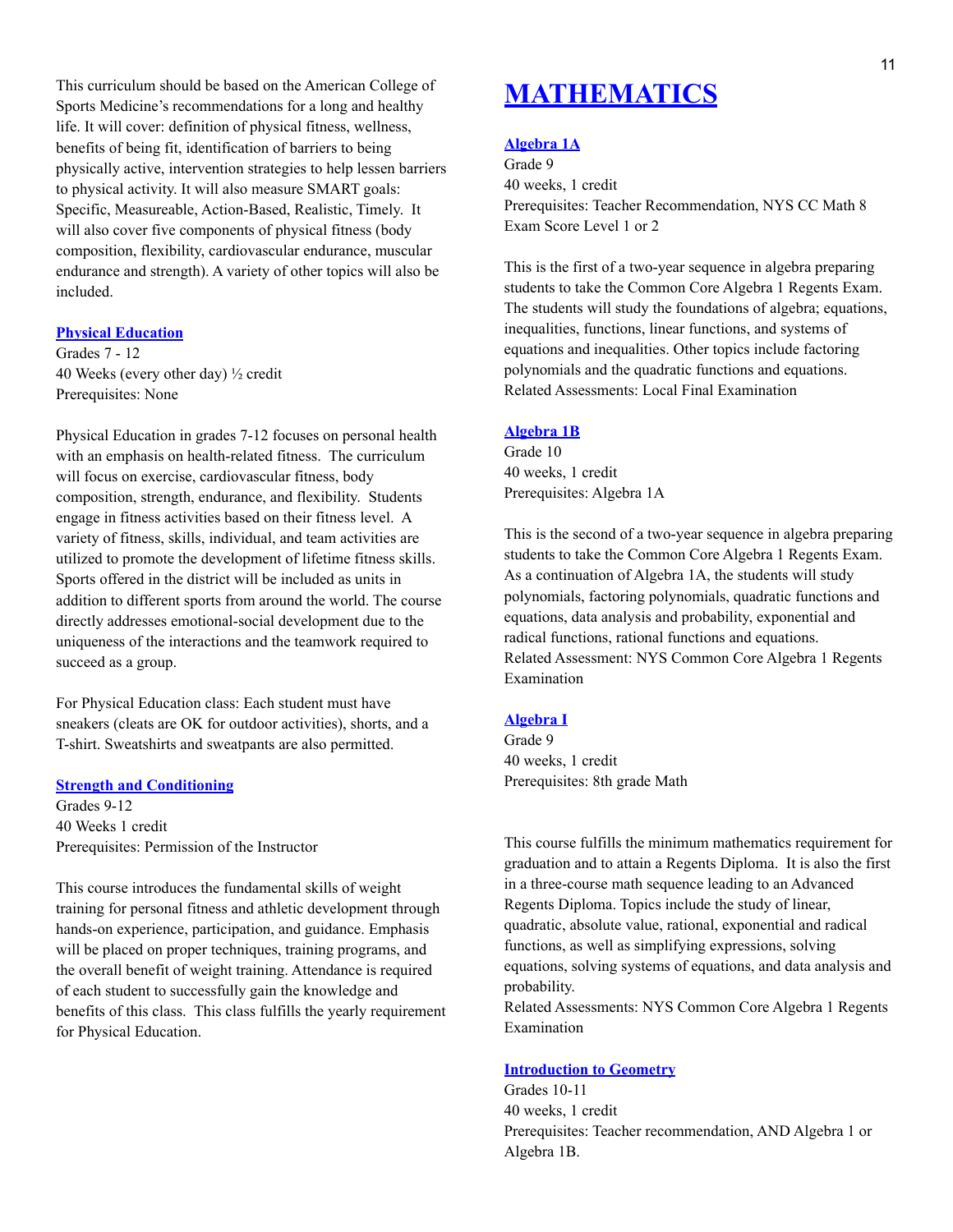This is a teacher recommended prep course to either prepare students for Regents Geometry or count as one of their three required mathematics credits for graduation. It combines algebra and basic geometry skills needed to be successful in Common Core Geometry. Topics will include, but not limited to, exponents and square roots, linear equations, properties of polygons, angle relationships, measurement and modeling of 2D and 3D figures, transformations, constructions, and more. Related Assessment: Local Final Examination

#### **Math in Society**

Grade 11 40 weeks, 1 credit Prerequisites: Teacher recommendation, Algebra 1B or Introduction to Geometry.

This is a non-regents real world course that fulfills a third year graduation requirement. It will focus on math concepts used in the real world. Topics will include, but not limited to, banking, percent, measurements, volume, area, surface area, and perimeter.

Related Assessment: Local Final Examination

#### **Geometry**

Grades 9-11 40 weeks, 1 credit Prerequisites: CC Algebra 1 Regents; Course Average 75+

This is the second in the three-course sequence leading to an Advanced Regents Diploma. The geometry curriculum is based on the frameworks designed by the New York Department of Education. In this class, students will focus on learning the Common Core Geometry standards. Topics include congruence and similarity of triangles, transformations, coordinate geometry, constructions, quadrilateral properties and proofs, circle properties and proofs, and measurement and modeling of 2D and 3D figures, right triangle trigonometry, and more. Related Assessment: NYS Common Core Geometry Regents

#### **Business Math**

Examination

Grades 11-12 40 weeks, 1 credit

Business math is not just about the numbers or the ability to tally difficult equations correctly. This class prepares students to think logically and critically about finances, both for the home and in their professional life. Taking the time to complete a math class can benefit a student far beyond the lessons learned in the classroom. Topics for this class include

gross and net pay, money management, borrowing, earning power, investing, financial services, and insurance.

#### **Intermediate Algebra**

Grades 11-12 40 weeks, 1 credit Prerequisites: Common Core Geometry or Topics of Geometry

This class fulfills the third year mathematics requirement for graduation while intending to prepare students for college math courses. The students will study rational expressions, the real numbers, geometry of the circle, and the complex numbers. Additional topics include trigonometric functions, trigonometric graphs, exponential and logarithmic functions. Related Assessment: Local Final examination

#### **Algebra II**

Grades 10-12 40 weeks, 1 credit Prerequisites: CC Geometry Regents; Course average 75+

The last year in a three-year math sequence leading to an Advanced Regents Diploma. This course includes field properties and theorems; set theory; operations with rational and irrational expressions; factoring of rational expressions; in-depth study of linear and quadratic equations and inequalities; solving systems of linear and quadratic equations; graphing of constant, linear, and quadratic equations; properties of higher degree equations; operations with rational and irrational exponents; exponential and logarithmic

functions; conic sections; probability and statistics; sequences and series; trigonometric functions, graphs and identities. Related Assessments: NYS Common Core Algebra 2 Regents Examination

#### **High School Pre-Calculus**

Grade 12 40 weeks, 1 credit

This course is aligned to the Common Core Learning Standards and continues to build higher level math skills connecting Algebra and Geometry with Trigonometry and Topics in Precalculus. This class will further develop the algebraic and geometric techniques that will be required of those students that continue their study of mathematics. Inverse functions are explored as students study the relationship between exponential and logarithmic functions and restrict the domain of the trigonometric functions to allow for their inverses. The Mathematical Practice Standards apply throughout each course and, together with the content standards, prescribe that students experience mathematics as a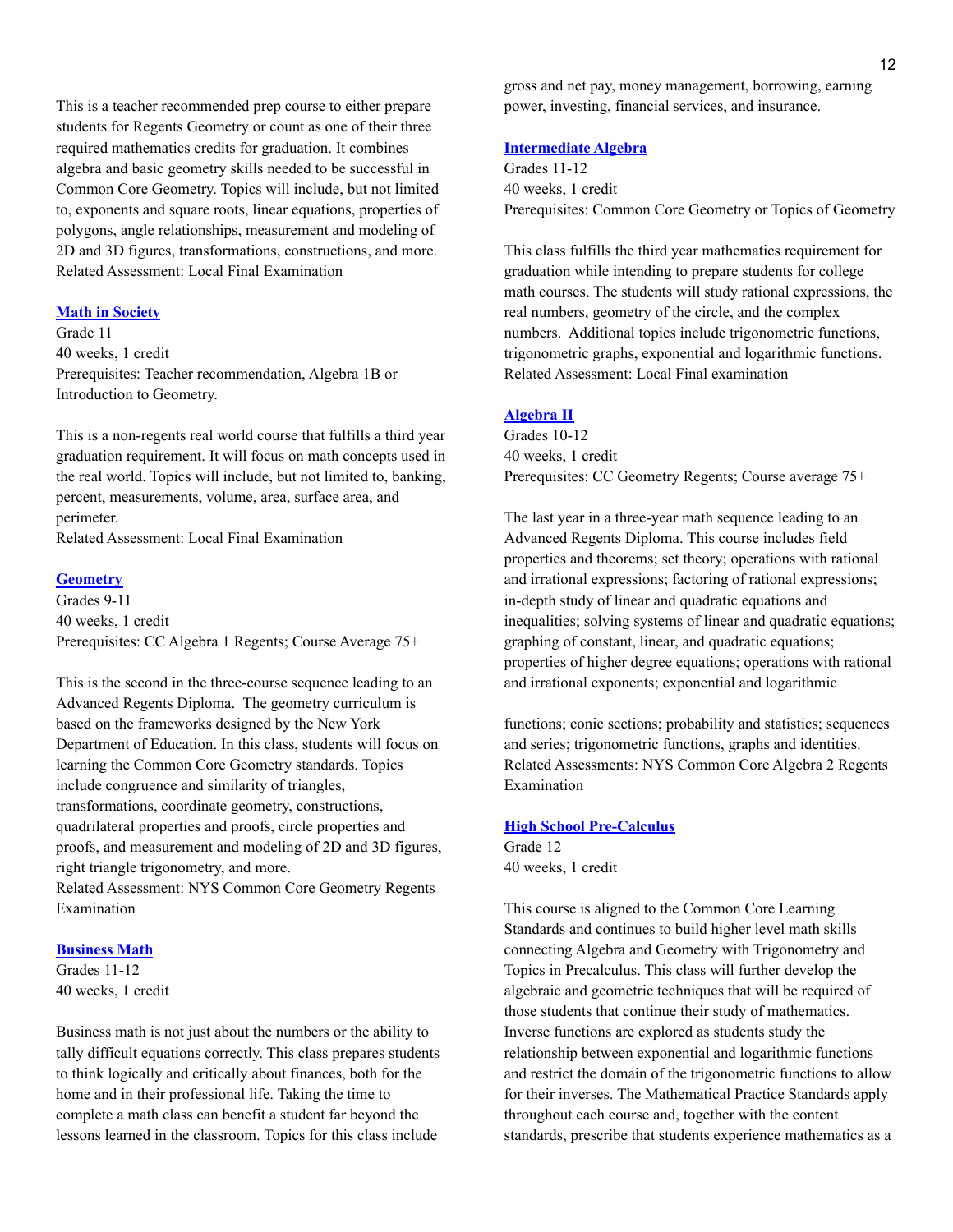coherent, useful, and logical subject that makes use of their ability to make sense of problem situations.

#### **HVCC Precalculus (MATH 170)**

Grades 11-12 20 weeks (Fall), ½ credit (4 college credits) Prerequisites: HVCC Math 150 Or NYS Common Core Algebra 2 Regents grade 75+

The course includes topics from analytical geometry, and analysis. It explores the study of algebraic and transcendental functions and their graphs, complex numbers, DeMoivre's Theorem, and applications of these concepts. Related Assessments: HVCC Final Examination NOTE: A graphing calculator is required.

\*Students may register with HVCC to be eligible to receive up to four undergraduate credits at a reduced tuition through the College in the High School Program.

#### **HVCC Calculus I (MATH 180)**

Grades 11-12 20 weeks (Spring only), 1 credit (4 college credits) Prerequisites: HVCC Math 170

Topics covered include but are not limited to: limits, continuity, differentiation and integration of elementary functions (including transcendental), with applications to curve sketching, optimization problems, related rates, area under a curve problems, and solutions to elementary differential equations.

Related Assessments: HVCC Final Examination NOTE: A graphing calculator is required

\*Students may register with HVCC to be eligible to receive up to four undergraduate credits at a reduced tuition through the College in the High School Program.

#### **AP Calculus AB**

#### Grades 11-12

40 weeks, 1 credit - Weight 1.1%

Prerequisites: Math 160 Precalculus and Math 180 Calculus I or equivalent. AP application, teacher recommendation, a Regents exam score of 90 or better on Common Core Algebra 2, completed summer assignments

Students enrolled in this course will take the Advanced Placement Calculus AB exam in May. This Advanced Placement course is equivalent to a first year college course in single variable calculus. Topics of study will include limits and continuity, derivatives, integrals, infinite sequences and series. Students will examine major concepts through investigations employing the rule of four; graphically,

numerically, algebraically and verbally. All students are equipped with a TI-84+ graphing calculator which is used daily. This is a rigorous course that requires the time and dedication of both the students and the instructor. Related Assessments: College Board AP Calculus AB Examination, Local Final

## **PERFORMING ARTS**

#### **Concert Band**

Grades 8-12 40 weeks, ½ credit Prerequisites: 9-12 Graders (8th grader: By audition/permission of instructor only)

Concert Band is the third of four instrumental groups in the Grades 5-12 band program and offers many options. Primarily, it is ideal for a Freshman and Sophomore as they continue to develop their musical abilities. In addition, Juniors and Seniors may either continue on their primary instrument or learn a secondary instrument (see instructor for details and availability of instruments). Concert Band is also ideal for the beginning high school instrumental student. Students in Grade 7 who finish Junior Band at a high level can be promoted to Concert Band in Grade 8 with permission of the instructor. Concert requirements include the three annual concerts (Winter, Spring, and Pops) and the National Junior Honor Society induction ceremony, and the group may travel to the NYSSMA Major Organization Festival. Individual students

may also participate in the NYSSMA Solo Festival. Difficulty of band music will be at the intermediate NYSSMA levels: 2 and 3.

#### **Symphonic Band**

Grades 9-12 40 weeks, 1 credit Prerequisites: Junior and Seniors must have a minimum 2 years of Junior and/or Concert Band. Students in Grades 8-10 with permission from the instructor only.

Symphonic Band represents the highest level of instrumental performance at HFCS. Through daily rehearsals and a weekly lesson Symphonic Band members work to improve their musical studies and abilities. Concert requirements include the three annual concerts (Winter, Spring, and Pops), the NHS induction ceremony, and two parades (St. Patrick's Day and Memorial Day), and the group may travel to additional performances, including the NYSSMA Major Organization Festival. Difficulty of band music will be at the advanced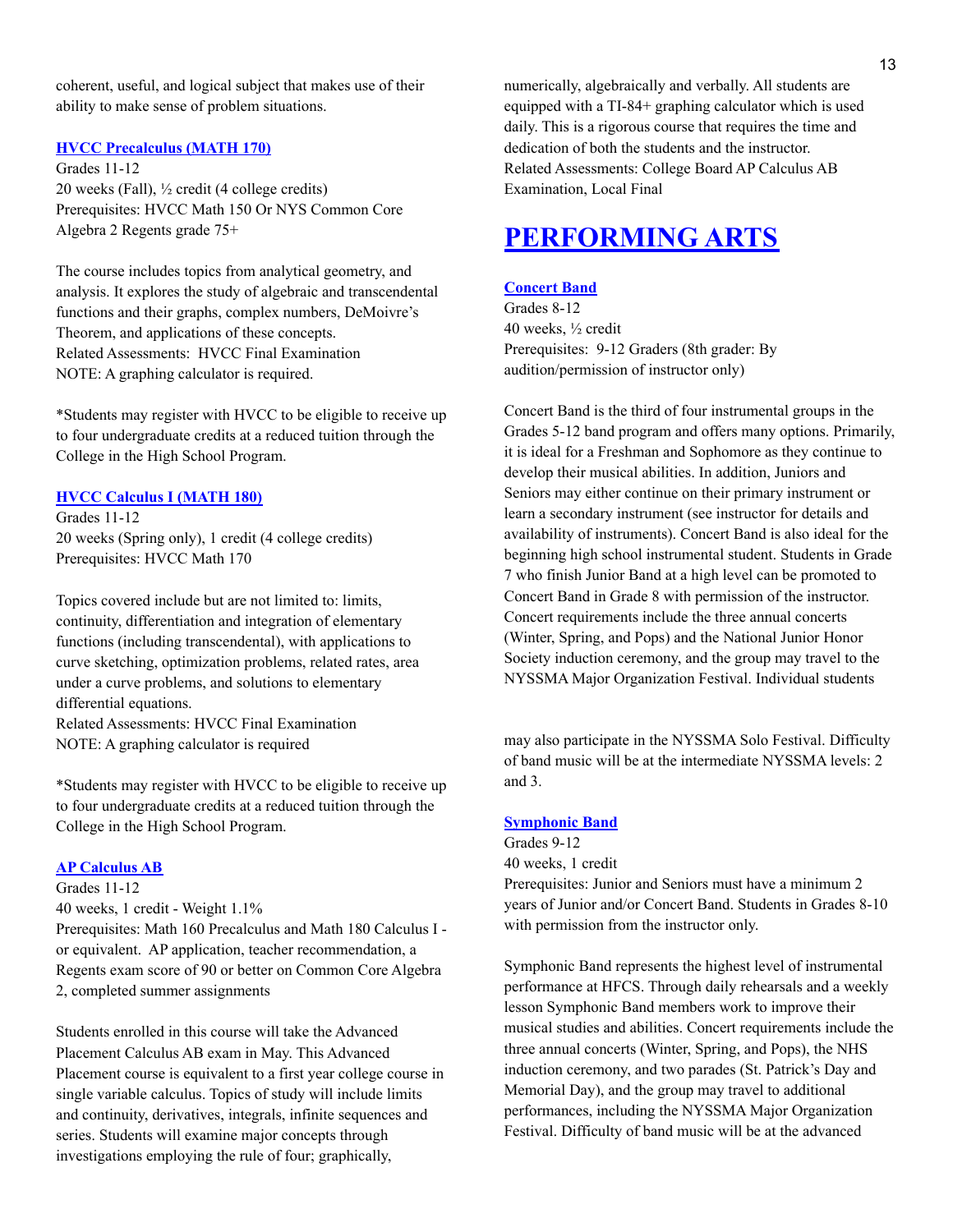NYSSMA Levels: 4, 5, and 6. Individually, students may also participate in the NYSSMA Solo Festival.

#### **Senior Chorus**

Grades 9-12 40 weeks, 1 credit Prerequisites: An ability to sing on pitch

Senior Chorus is open to all students from grades 9th -12th. There will be a basic audition to listen for singing on pitch. Students learn the principles of good breathing, posture and articulation in singing, through exercises and vocal warm-ups. Our music genres include American folk songs, classical European repertoire, Popular music, Rock, and Non-Western songs. Participation in school concerts is part of the grading process throughout the year. Based on their vocal ability, an audition and needs of the chorus as a whole, selected students will participate in outside events, such as New York State School Musical Association (NYSSMA).

#### **Jazz Band**

Grades 9-12 40 weeks, ½ credit Prerequisites: Selection via audition and/or interview with instructor

In Jazz Band, students will perform music from various styles including swing, blues, Latin jazz, rock, funk, and brass band. Jazz band will be offered as an after-school course; days and times to be determined on a yearly basis. Performances include local concerts and festivals throughout the school year. Basic proficiency on instrument is required. Attendance in after school rehearsals required.

#### **Music Theory I**

Grades 9-12 40 weeks, 1 credit Prerequisites: None

This course covers notational skills, musical terminology and aural skills:

Notational Skills

- Rhythms and meters
- Clefs and pitches
- Key signatures, scales and modes
- Intervals and chords
- Melodic transposition

Musical Terminology

- Terms for intervals, triads, seventh chords, scales and modes
- Terms pertaining to rhythm and meter, melodic construction and variation, harmonic function, cadences and phrase structure, texture, small

forms, and musical performance Aural Skills - Rhythmic dictation (simple and compound meters)

#### **Music Theory II**

Grades 10-12 40 weeks, 1 credit Prerequisites: Music Theory I

This course covers similar topics to Music Theory I in more depth.

#### **Music Appreciation I (MUSC 100)**

Grades 11-12 20 weeks (Fall only), ½ credit (3 college credits) Prerequisites: None

This course is designed to provide the college student with the knowledge and experience necessary in developing the art of listening intelligently and perceptively to various types and styles of music heard today, and to increase one's enjoyment and appreciation of music in general. Emphasis will be placed on the music of the middle Ages (450-1450); the Renaissance (1450-1600); and the Baroque Period (1600-1750). This course will begin with several lectures on the elements of music and musical instruments and end with a study of the American Musical and non- western music. Students will be required to write reviews of four performances.

\*Students may register with Hudson Valley Community College to be eligible to receive up to three undergraduate credits. Their tuition is reduced through the College in the High School Program. Students on free and reduced lunch may apply for scholarships.

#### **Music Appreciation II (MUSC 101)**

Grades 11-12 20 weeks (Spring only), ½ credit (3 college credits) Prerequisites: Music Appreciation I

This course is designed to provide the college student a continuation of Music Appreciation I with focus of study on the music of the Viennese Classical Period (1750-1825); the Romantic Age (1825-1900); and twentieth century music (including jazz, rock, popular, and folk music). The course will begin with several lectures reviewing the characteristics of sound and the elements of music.

\*Students may register with Hudson Valley Community College to be eligible to receive up to three undergraduate credits at a reduced tuition through the College in the High School Program.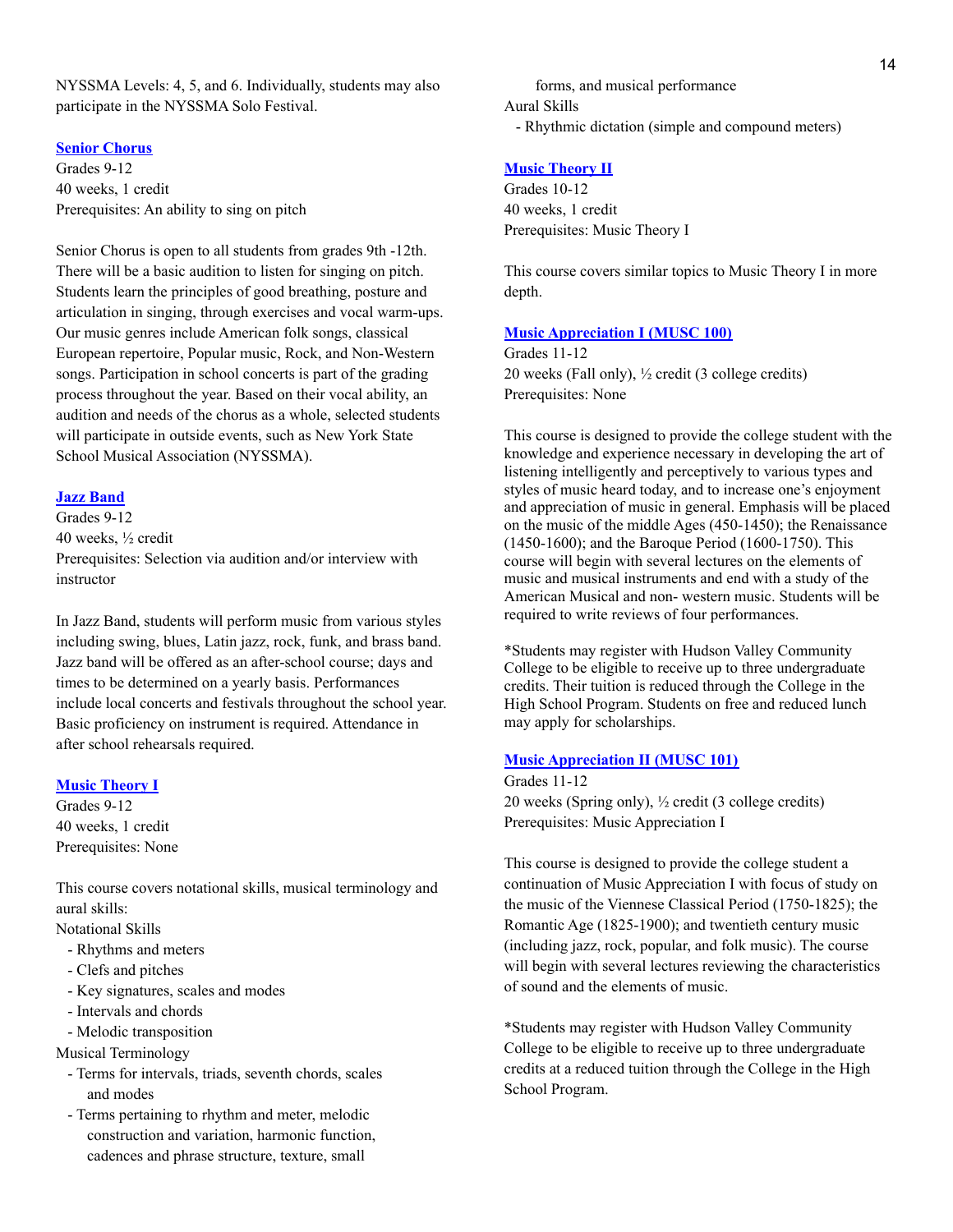## **SCIENCE**

#### **Regents Living Environment (Biology)**

Grade 9 (8th grade accelerated) 40 weeks,1 Credit, Lab Requirement Corequisite: Attached lab every other day

This course prepares students for the New York State Regents Living Environment exam and provides students with a basic understanding of biological processes and environments. Topics to be discussed include unity and diversity in living things, maintenance in living things, human physiology, reproduction and development, genetics, evolution, ecology, and development of biological laboratory skills. Students are provided with an opportunity to understand and apply scientific concepts, principles, and theories pertaining to biology and its historical development. In addition, students will use mathematical analysis, scientific inquiry, problem solving, and research in order to understand and apply the themes that connect mathematics, science, and technology and to solve real-life problems. Students will be expected to explain, analyze, and interpret the processes and natural phenomena of biology. This course counts toward achieving a Regents Diploma upon satisfactory completion of both the course and Regents exam.

\*Successful completion of 1,200 minutes of laboratory time, including four New York State mandated labs, is a requirement for admittance to the Regents Exam

#### **Regents Physical Setting: Earth Science**

Grade 10 (9th grade accelerated) 40 weeks,1 Credit, Lab Requirement Corequisite: Attached lab every other day

The Regents Physical Setting/Earth Science course of study is designed to encourage students to understand the processes of change in earth and space through first-hand observation and inference. Through various units, including Rocks and Minerals, Earthquakes, Landscapes, Geological History, Meteorology and Astronomy, emphasis is placed on scientific inquiry an analysis of data relevant to the New York State Learning Standards. Students will be taught to formulate questions that relate to their experiences, and to use their acquired skills to investigate these questions. Throughout the year, timely environmental issues such as global warming and environmental pollution will be explored, with an emphasis on how we interact with the planet Earth, and our responsibility to understand and value our natural environment.

\*Successful completion of 1,200 minutes of laboratory time is a requirement for admittance to the Regents Exam

#### **Regents Physical Setting: Chemistry**

Grades 11-12 (10th grade accelerated) 40 weeks, 1 Credit, Lab Requirement Corequisite: Attached lab every other day; Algebra II or higher

Regents Chemistry is a course dealing with the fundamental relationships between matter and energy and the changes which matter undergoes. Topics include atomic structure, chemical bonding, stoichiometry kinetics, equilibrium, acid-base theory, oxidation-reduction and organic reactions.

\*Successful completion of 1,200 minutes of laboratory time is a requirement for admittance to the Regents Exam

#### **Regents Physical Setting: Physics**

Grades 11-12 40 weeks,1 Credit, Lab Requirement Prerequisites: 2 years of high school science Corequisite: Attached lab every other day

Students who take this course will develop a conceptual understanding of physics principles, apply these principles through laboratory experiments to solve real-world problems, perform group design and construction activities that illustrate specific physics principles in action, and observe physics at work through demonstrations, data collection and data analysis. Topics covered include forces, linear motion, harmonic motion, circular motion, momentum, conservation laws, waves, sound, fluids, thermodynamics, electricity, magnetism, and optics. Over the course of the year we will see how physics principles are used in driving and car safety, amusement park rides, sports, electrical systems, the entertainment industry, and other areas.

\*Successful completion of 1,200 minutes of laboratory time is a requirement for admittance to the Regents Exam

#### **AP/ SUNY General Physics I: (APHY 105 and APHY 106)** Grades 11-12

40 weeks, 1 credit (possible 4 college credits), Lab Requirement

Prerequisites: 3 years of high school math, a Junior or Senior with at least a B average (3.00 cumulative) for all previous high school work, strong work ethic, completed summer reading assignment, and an application for admittance to the course during the course selection process in the spring or obtain the instructor's permission to register for the course before September 15.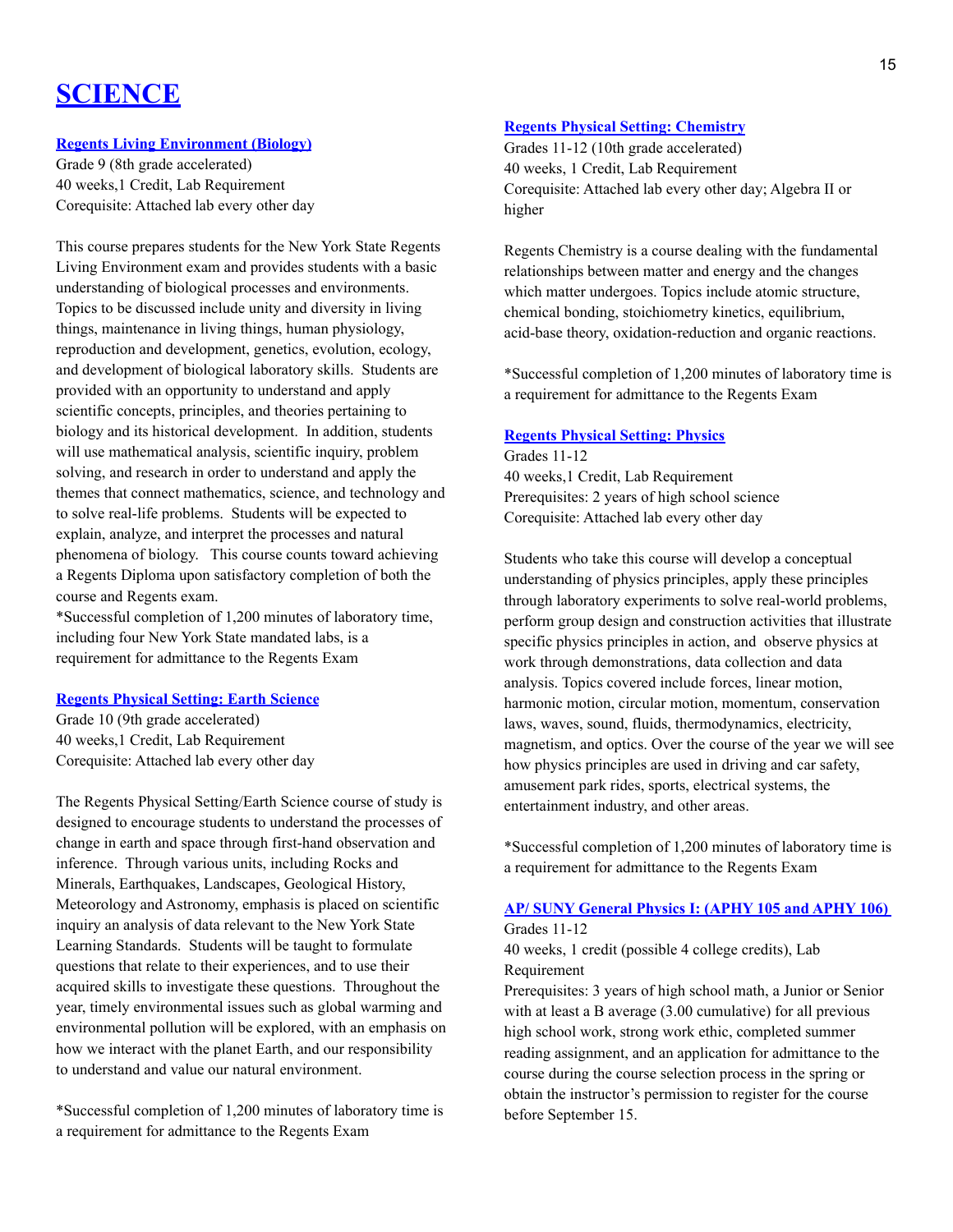Corequisite: Attached lab every other day; registration for University in the High School courses at SUNY Albany; tuition and fees for both APHY105 & APHY106

This course is offered by the University in the High School program through SUNY Albany. It is equivalent to a college level Physics I (APHY 105) with an associated Physics I Lab (APHY 106). Students who take this course will develop a conceptual understanding of physics principles, apply these principles through laboratory experiments to solve real-world problems, perform group design and construction activities that illustrate specific physics principles in action, and observe physics at work through demonstrations, data collection and data analysis. Topics covered include vectors, kinematics, dynamics, statics, harmonic motion, circular motion, waves, sound, fluids, thermodynamics, electricity, magnetism, and modern physics.

Students will be required to take the NY State Regents Exam/Physical Setting: Physics in addition to a separate final exam for SUNY Albany credit. Students may register with SUNY Albany to be eligible to receive up to four undergraduate credits through the University in the High School Program and may also sit for the AP Physics (Algebra Based) exam.

\*Successful completion of 1,200 minutes of laboratory time is a requirement for admittance to the Regents Exam

#### **AP Biology**

Grades 11-12

40 weeks, 1 Credit, Lab Requirement

Prerequisites: Students should have successfully completed NYS Regents Living Environment with a minimum course average of 90 and NYS Regents Physical Setting/Chemistry with a minimum course average of 85. Students should also have earned a minimum of a 75 in NYS Regents Algebra as a course average and on the regents exam.

Co-Requisites: Students should be concurrently enrolled in college pre-calculus and calculus or AP Calculus AB

The Advanced Placement Biology course is equivalent to a two-semester college introductory biology course. Students cultivate their understanding of biology through inquiry-based investigations as they explore the following topics: evolution, cellular processes, energy and communication, genetics, information transfer, ecology, and interactions.

This course requires that 25% of the instructional time will be spent in hands-on laboratory work, with an emphasis on inquiry- based investigations that provide students with opportunities to apply the science practices.

#### **AP Environmental Science / SUNY Environmental Science & Forestry - Global Environment (EFB120)** Grades 11-12

40 weeks, 1 credit (3 college credits), Lab requirement Prerequisites: Successful completion of Regents Living Environment, Regents Physical Setting/Earth Science, and Regents Physical Setting/Chemistry (or taking concurrently)

The Advanced Placement Environmental Science course is designed to be the equivalent of a one-semester, introductory college course in environmental science. The goal of this course is to provide students with the scientific principles, concepts, and methodologies required to understand the interrelationships of the natural world, explore the linkages between local, rural, urban and suburban communities and the larger global ecosystem, to identify and analyze environmental problems both natural and human-made, to evaluate the relative risks associated with these problems, and to examine alternative solutions for resolving or preventing them. \*Students may earn three college credits from SUNY Environmental Science and Forestry and are required to take the Advanced Placement Environmental Science exam

#### **AP Chemistry**

Grades 11-12

40 weeks, 1 credit (3 college credits), Lab requirement

AP Chemistry is an introductory first year, college-level chemistry course. Students cultivate their understanding of chemistry through inquiry-based lab investigations as they explore the four Big Ideas: scale, proportion and quantity, structure and properties of substances, transformations and energy.

Prerequisites: Students should have successfully completed Regents Chemistry and Algebra II.

Lab requirement: This course requires that 25% of instructional time engages students in lab investigations. This includes a minimum of 16 hands-on labs (at least six of which are inquiry-based). It is recommended that students keep a lab notebook throughout.

#### **Forensic Science**

Grades 11-12 40 weeks, 1 credit Prerequisites: Two years of high school science

Forensic science is an upper-level course rich in exploration and lab investigation which applies many disciplines of scientific study such as biology/anatomy, chemistry, and physics to solving crimes.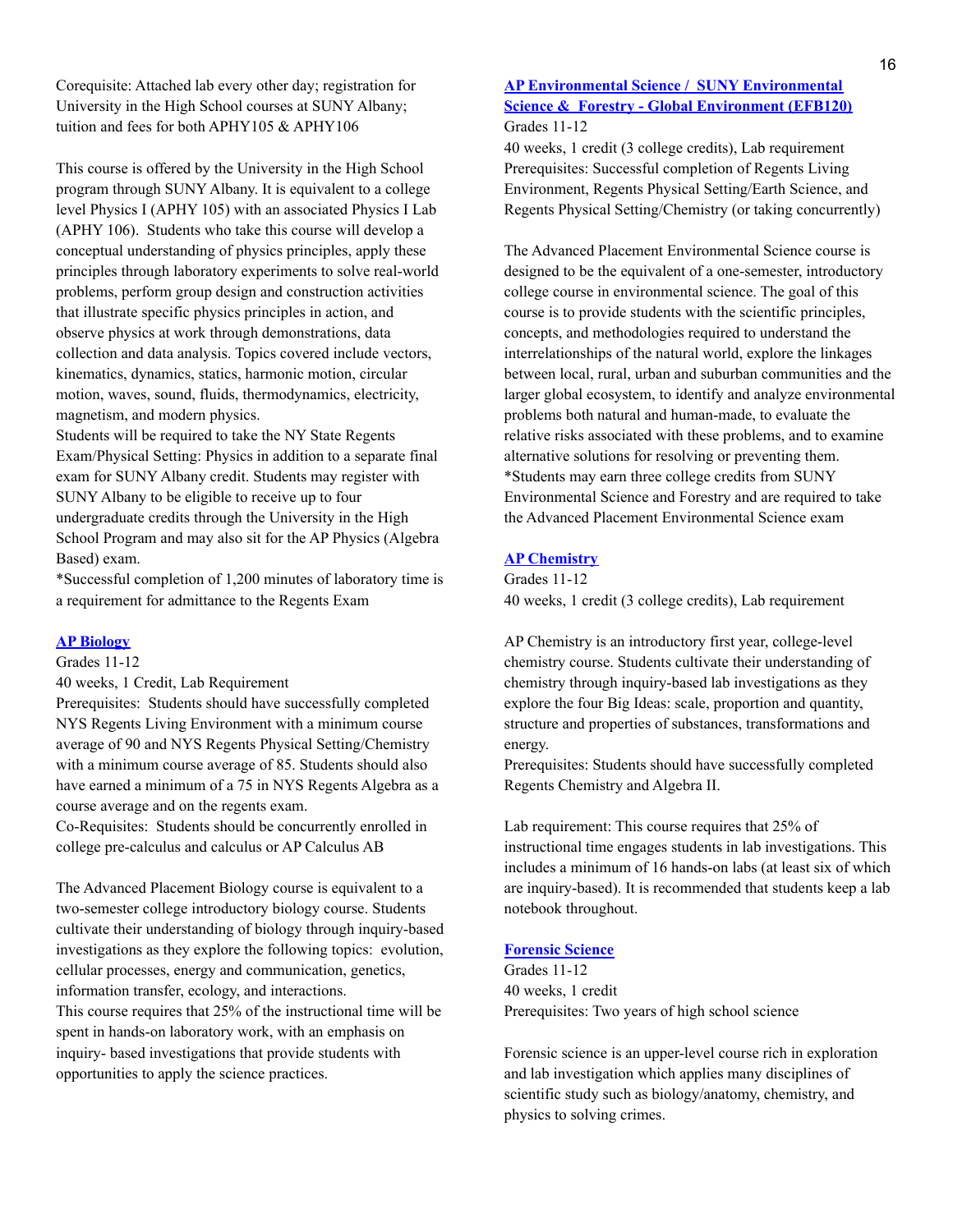#### **Anatomy and Physiology**

Grades 11-12 40 Weeks, 1 credit Prerequisites: Two years of high school science

This course gives a basic overview of anatomy and physiology that is not covered in other courses. Students will begin to integrate the knowledge gained about anatomy to support explanations of physiological phenomena. The course is broken down by the various systems of the human body. Some systems include the integumentary, skeletal, muscular, digestive, circulatory, as well as others. The course is geared towards a college based setting by heavily relying on students to take notes themselves.

#### **General Chemistry**

Grades 11-12 40 Weeks, 1 credit Prerequisites: Two years of high school science This course covers fundamental principles and laws of chemistry, Topics include measurement, atomic and molecular structure, periodicity, chemical reactions, chemical bonding, stoichiometry, thermochemistry, gas laws and solutions.

#### **Applied Physics**

Grades 11-12 20 Weeks, ½ credit Prerequisites: Two years of high school science

This is an elective science course to be taken as an alternative to Regents Physical Setting/Chemistry and/or Regents Physical Setting/Physics. It covers many of the same topics as Regents Physical Setting/Physics, but is less dependent on

math skills and concentrates more on concepts. Hands-on laboratory work is a major component of the course.

#### **National Parks**

Grades 11-12 20 Weeks, ½ credit Prerequisites: Two years of high school science

The course focuses on the geology of national parks to help students become better-informed citizens on topics that may affect them in the future (groundwater pollution, biodiversity, volcanic hazards, etc.) The topics demonstrate what is and is not believable about science, those subjects on which scientists are usually correct and those on which scientists have no special expertise. The intent is to give students enough geological background that they will be inspired to visit more of the national parks and study their geology/history.

#### **Astronomy**

Grades 11-12 20 Weeks, ½ credit Prerequisites: Two years of high school science

Astronomy involves the study of the planets and other objects that make up the solar system including stars, constellations and galaxies beyond the limits of our own solar system. Scientific concepts of the universe will be discussed and researched.

#### **Genetics**

Grades 11-12 20 Weeks, ½ credit

Genetics is a technical, hands-on course which involves studying the mechanisms of inheritance. At the beginning of the course, Mendelian inheritance patterns will be investigated in the lab by performing crosses using fruit flies and analyzing the offspring's traits. Non-Mendelian inheritance patterns will also be investigated in the lab using plants. The second half of the course will focus on molecular genetics and biotechnology where students will be conducting labs on genetic transformation, DNA fingerprinting, modeling bacterial plasmids, separation of proteins, and PCR.

#### **Zoology**

Grades 11-12 20 Weeks, ½ credit Prerequisites: Two years of high school science \*\* Hands on dissection of preserved specimens is required.\*\*

Zoology is a lab based course in which students will discover the characteristics of animals. Topics include comparing and contrasting animal body plans and levels of animal complexity, studying the types of reproduction and patterns of development in invertebrates and vertebrates, discovering how the organization of the animal kingdom into various phyla and classes of animals was/is developed/ing, and the basics of animal behavior.

## **SOCIAL STUDIES**

#### **Global History & Geography I**

Grade 9 40 weeks, 1 Credit

This is the first half of a two-year course organized chronologically to study all areas of the world with the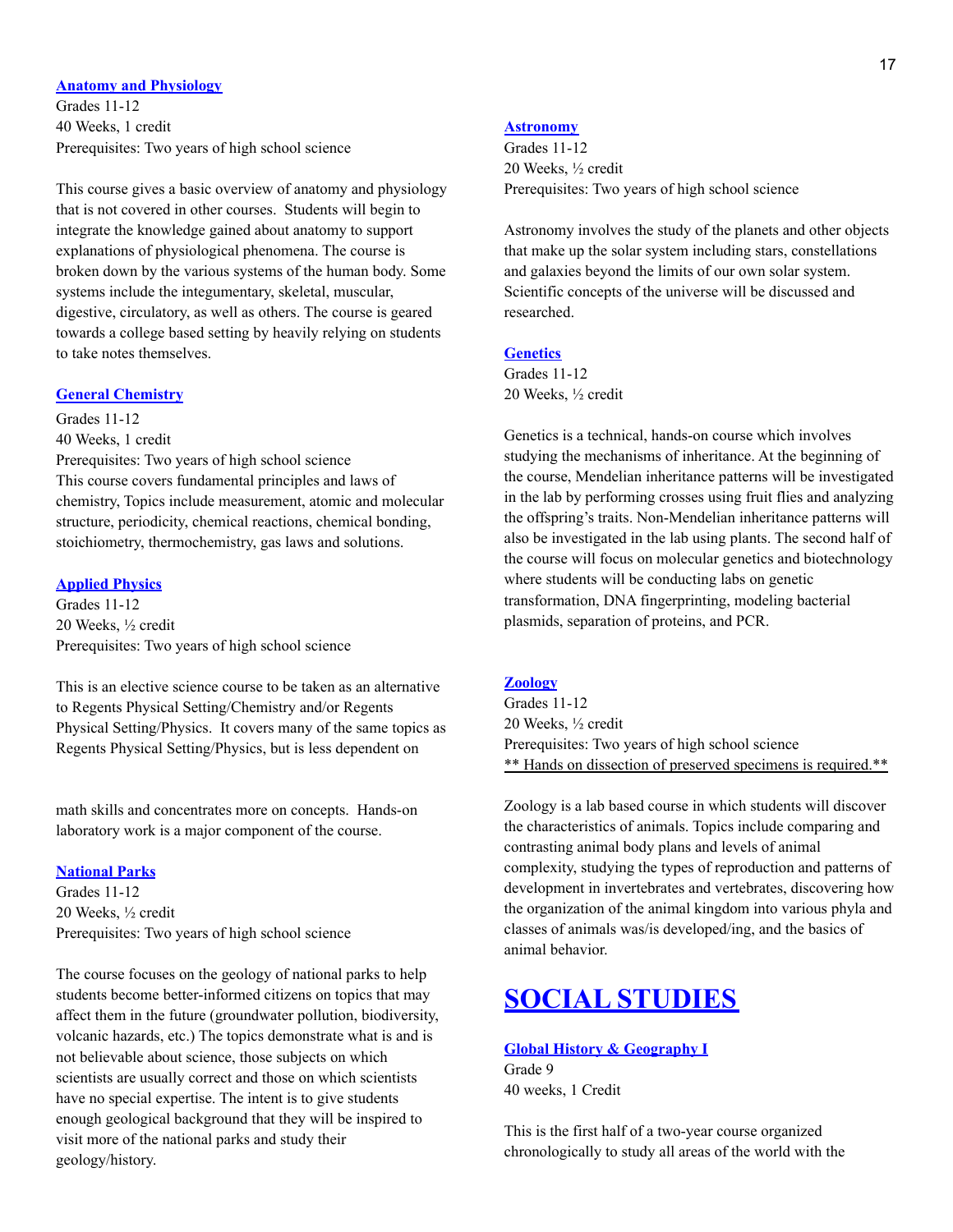exception of the United States. This course covers a variety of units including the development of cultures from prehistoric times, the Ancient World (4000 B.C.E. to 500 C.E.); expanding zones of exchange and encounter (500 C.E. to 1200 C.E.); and global interactions (1200 C.E. to 1750 C.E.). During this course there will be a special focus on the acquisition of a more sophisticated level of reading and writing skills.

\* The Global History and Geography Regents examination is not given until the end of second year of this course - Grade 10

#### **Global History & Geography II**

Grade 10 40 weeks (full year) 1 Credit Prerequisite: Global History and Geography I

This is the second half of a two-year course organized chronologically to study all areas of the world with the exception of the United States. This course continues with the study of the world throughout the 19th and 20th centuries.

This course of study includes examination of the nine themes of social studies: Continuity and Change, Geography and History, Political and Social Systems, Religious and Value Systems, Economics and Technology, Diversity, Impact of the Individual, Global Interaction, Art and Literature. Special focus is on the acquisition of a more sophisticated level of reading and writing skills.

\*The Regents Global History and Geography examination, which covers the content of both Global History and Geography 1 and 2, will be administered at the end of this course.

#### **United States History & Government**

Grade 11 40 weeks, 1 Credit Prerequisites: Global History & Geography I & II

This is a survey history course covering the birth of Colonial American through the era of modern globalization. The course will focus on constitutional issues that have challenged the developing nation, such as due process rights, the authority of the federal government, the power of the presidency, nationalism, sectionalism, civil war, civil rights, women's rights, government control over the economy, interdependence, globalization and terrorism. The course is based on critically reading and comprehending historical documents in order to analyze the impacts of historic events and government policies on the direction of the nation, all of which are critical skills for passing the NYS Regents exam in June.

#### **Participation in Government/Economics** Grade 12

40 weeks, 1 Credit (Required) Prerequisites: Regents United States History, Government and Geography examination

In this class students will study and analyze the importance of federal and local government as well as public policy. Students will analyze parties and their platforms; comparing and contrasting their different viewpoints. Students will also be required to complete 15 hours of mandatory community service hours and attend three meetings, two town or village and one school board. These hours and meetings will need to be documented. This requirement will be fulfilled over the course of government and economics.

Additionally, students will study the basic principles of economics as well as the three main types of economies; specifically how capitalism impacts the United States. Students will also analyze how the government influences a society's economy. Students will also be required to complete 15 hours of mandatory community service hours and attend three meetings, two town or village and one school board. These hours and meetings will need to be documented. This requirement will be fulfilled over the course of government and economics.

#### **AP Psychology**

Grades 11 - 12 40 weeks, 1 credit - Weight 1.1% Prerequisites: Junior or Senior status; completed summer assignments

This Advanced Placement class is designed to introduce students to the systematic and scientific study of the behavior and mental processes of human beings and other animals. Students are exposed to the psychological facts, principles, and phenomena associated with each of the major subfields within psychology. They also learn about the ethics and methods psychologists use in their science and practice Advanced Placement Psychology is a challenging course that is equivalent to an introductory college course in psychology. Solid reading and writing skills, along with a willingness to devote considerable time to homework and study, are necessary to succeed. Students are expected to take the associated College Board Advanced Placement examination in May.

#### **The World at War**

Grades 11-12 40 weeks, 1 Credit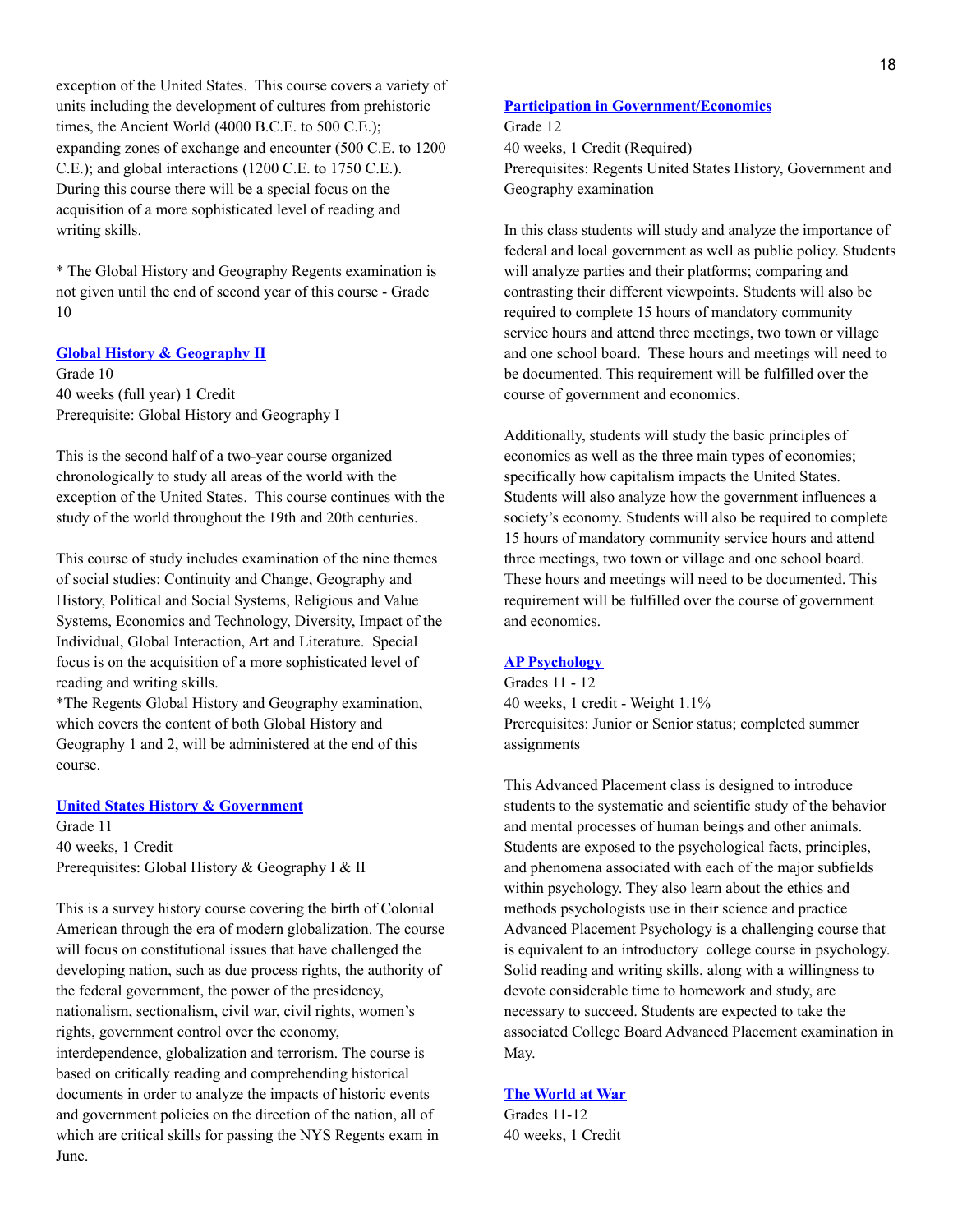Prerequisites: Junior or Senior status; successful completion of the Global History and Geography Regents

This is a full year course designed to enhance the study of World War I, World War II, Holocaust and Vietnam. The World at War will begin with an in-depth examination of the global issues which led to World War I. Through the use of textbook readings and videos, students will gain insight into the perspectives and actions of the major combatants in the Great War. Special attention will then be given to the failings of the Weimar Republic and the rise of Adolph Hitler. As the course continues, students will explore the inevitability and significant events of World War II along with a study of the Holocaust. Presentation of this portion of the course will contain graphic and frank imagery of the brutality uncovered by the Allies' liberation of the death camps. The course will conclude with a comprehensive understanding of Vietnam by exploring the Cold War, the war itself through the lens of various perspectives. This course will be primarily project based with the use of instruction, readings, film, and survivor stories.

#### **History and Popular Culture**

Grades 11 - 12 40 weeks, 1 credit

Popular culture has been described as an "unwieldy subject" because it encompasses almost the totality of human existence. The approach taken in this course is to understand this concept by using the framework of the American city as a window into our popular culture.

Using primary sources (literature, films, pictures, and music) students will study and apply theories of popular culture and aesthetic hierarchy; explicate the historical contexts of various artistic movements; discuss cultural imperialism; address problems of cultural appropriation, creativity, and identity; and examine cultural expressions of social differences and deviance. Other topics include discussion of selected studies in the social history of culture in the age of mass society, including the popular arts, and the "culture of consumption."

#### **Interpretations of American History I (HVCC HIST110) Interpretations of American History II (HVCC HIST111)** Grade 12

20-40 weeks, 1/2 - 1 credit (3-6 HVCC credits) Prerequisite: Global 9, 10, US History

HIST110 is an elective course that covers issues and problems in American history through the Civil War period for the first semester (quarter one and two). Some of the topics include Life in Provincial America, The Empire under Strain, and The American Revolution through The Impending Crisis, The

Civil War, and the Reconstruction and the New South. Students may continue on to Interpretations of American History II for the second semester (quarters three and four), which covers the Reconstruction era through present time. Some topics include Reconstruction and the South, the Conquest of the Far West, and Industrial Supremacy through The New Deal, The Global Crisis and The Cold War. This course is run through HVCC and students are able to earn up to six college credits (if they take both courses; three college credits will be earned if they take one).

## **TECHNOLOGY**

#### **Residential Structures**

Grades 9-12 40 weeks, 1 credit

This course is an introduction to basic building materials, construction sequences, house systems, skills, and construction techniques involved in residential construction. It is designed to give students basic, entry level skills in construction and related trades along with an overview of career opportunities available. Throughout the course emphasis is placed on safety and the proper use of both hand and power tools. Students will complete a variety of hands-on projects that will reinforce course content.

#### **Introduction to Woodworking**

Grades 9-12 40 weeks, 1 credit

Woodworking is a hands-on project and lab-centered course, which is designed to develop the student's knowledge, concepts, and skills in woodworking. Students will have the opportunity to design, plan, layout, and construct different projects pertaining to several different areas of woodworking. Emphasis in the course will include design, furniture styles, joinery, construction principles, craftsmanship, project planning, measurement, finish types and critical thinking. Safety is stressed throughout the course and is integrated into instruction on all equipment and processes.

#### **Advanced Woodworking I**

Grades 10-12 40 weeks, 1 credit Prerequisites: Introduction to Woodworking

This course will enable students to further their knowledge, concepts and skills in woodworking. It will provide an opportunity to design, plan, layout, and construct various woodworking pieces. Emphasis in the course will include, design and styles of furniture, joinery, construction principles,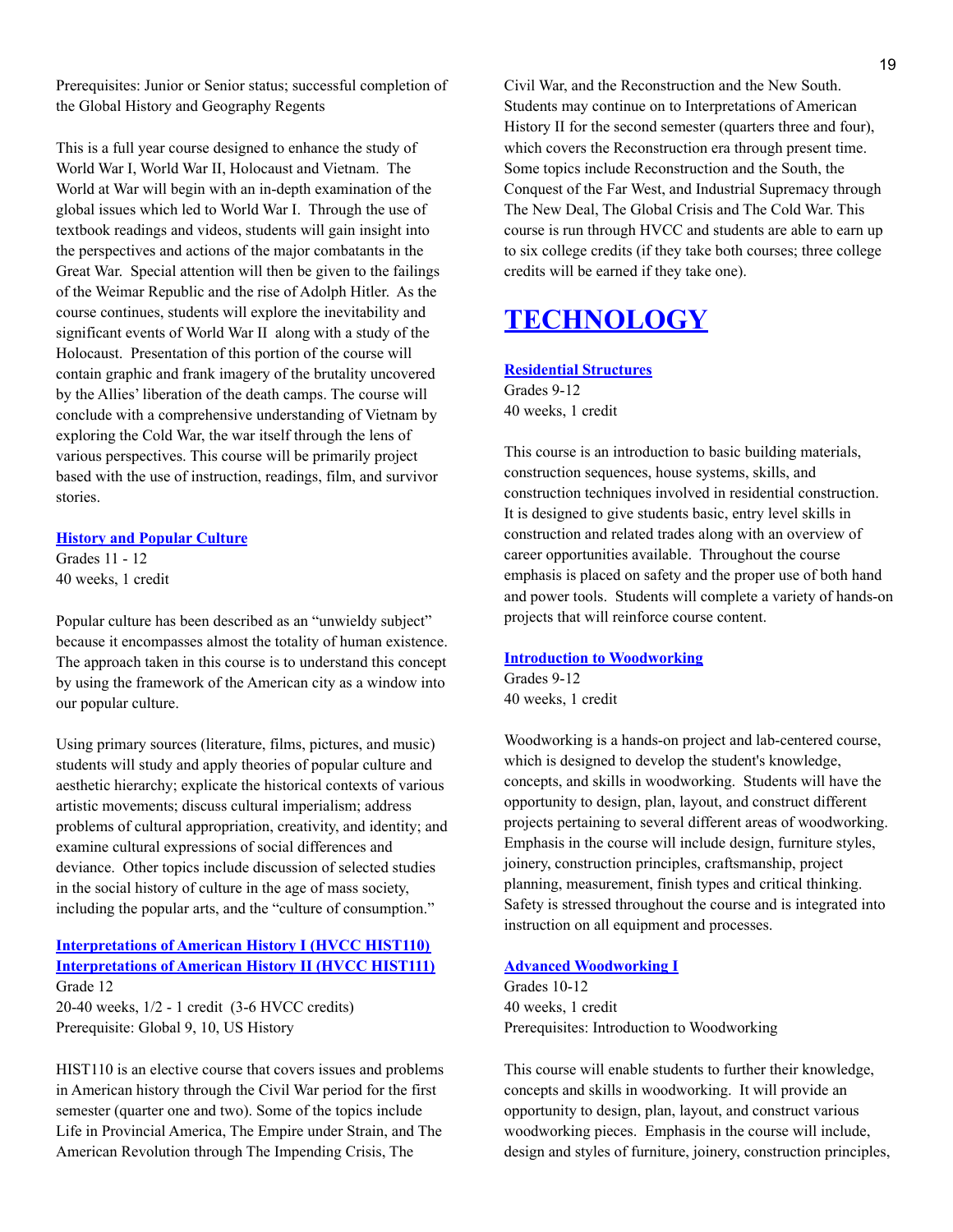operation of advanced woodworking equipment, craftsmanship, development of jigs and fixtures, project planning, and critical thinking. Safety is stressed throughout the course and is integrated into instruction on all equipment and processes.

#### **Power Mechanics**

Grades 9-12 20 weeks, ½ credit

This course covers the operation of small gasoline engines and concentrates on the maintenance, repair and rebuilding of engines and power equipment. Project work will involve experiences with garden tractors, lawnmowers, chainsaws, string trimmers and other small engines.

#### **Automotive Technology I**

Grades 10-12 40 weeks, 1 credit Prerequisites: Power Mechanics

This every other day double-period course covers Automotive Engine Systems, such as the ignition, cooling, lubrication, fuel and emission control system. The operation, maintenance and repair of each system is reinforced through hands-on activities working on cars and trucks. No prior automotive knowledge is necessary.

#### **Automotive Technology II**

Grades 11-12 40 weeks, 1 or 2 credits Pre-Requisites: Automotive Technology This every other day double period course expands the Automotive Technology course continuing instruction in the areas of clutches, manual transmission, automatic transmission, drivelines and chassis systems. Welding equipment is also covered, and the majority of experiences are from auto repair working on cars and trucks.

#### **Design, Drawing & Production (DDP)**

Grades 9-12 40 weeks, 1 credit Prerequisites: None

In this course students will learn a variety of drafting methods and computer programs in the design and development process. Students will complete CAD drawing that then will be transformed to a real object on our CNC machine. By taking this class students will experience a shift from conventional learning methods to this problem-approach method. This will require the use of creative thinking, decision making, and problem-solving experience, through the use of drawings and related projects. \*Upon completion, this course fulfills the Fine Arts requirement for graduation

#### **Introduction to Engineering**

Grades 10-12 40 weeks, 1 credit Prerequisites: Algebra I

This course is designed to give students a real look into the different disciplines of engineering. It will cover selected topics in Materials Engineering, Mechanical Engineering, Civil Engineering. Other engineering disciplines may be explored in the event of student interest. Students will learn about properties of materials, stress, strain and failure criteria, the design process, truss analysis, simple machines, and an introduction to robotics. Throughout the course there will be tests, lab activities, and several major projects. (For example, students will learn how to mathematically determine the stresses in a simple truss bridge. Students will design the bridge, and based on material properties determine the maximum load of the bridge. Students will then test the bridge and analyze the results).

## **VISUALARTS**

#### **Studio Art**

Grades 9-12 (Mr. Viera) 40 weeks, 1 credit

Studio Art is the first high school art course and the prerequisite for all future courses. This studio-based art course is designed to emphasize the creative process and artistic production in both 2-dimensional and 3-dimensional art forms. Students will use inquiry, literature, and critical thinking skills to solve problems through artistic means. Students will be learning about the elements of art, the principles of design, why they exist and how to apply them to each individual project. They will also be learning about various techniques, skills, art movements, and styles used around the world. Students will be encouraged to use their own interests, personality, and individuality in their artwork. Students should be able to express their voice in a visual format as well as appreciate and evaluate their work and the work of others.

\*Upon completion, Studio Art fulfills the Arts requirement for graduation

#### **Advanced Studio Art**

Grades 10-12 (Mr. Viera) 40 weeks, 1 credit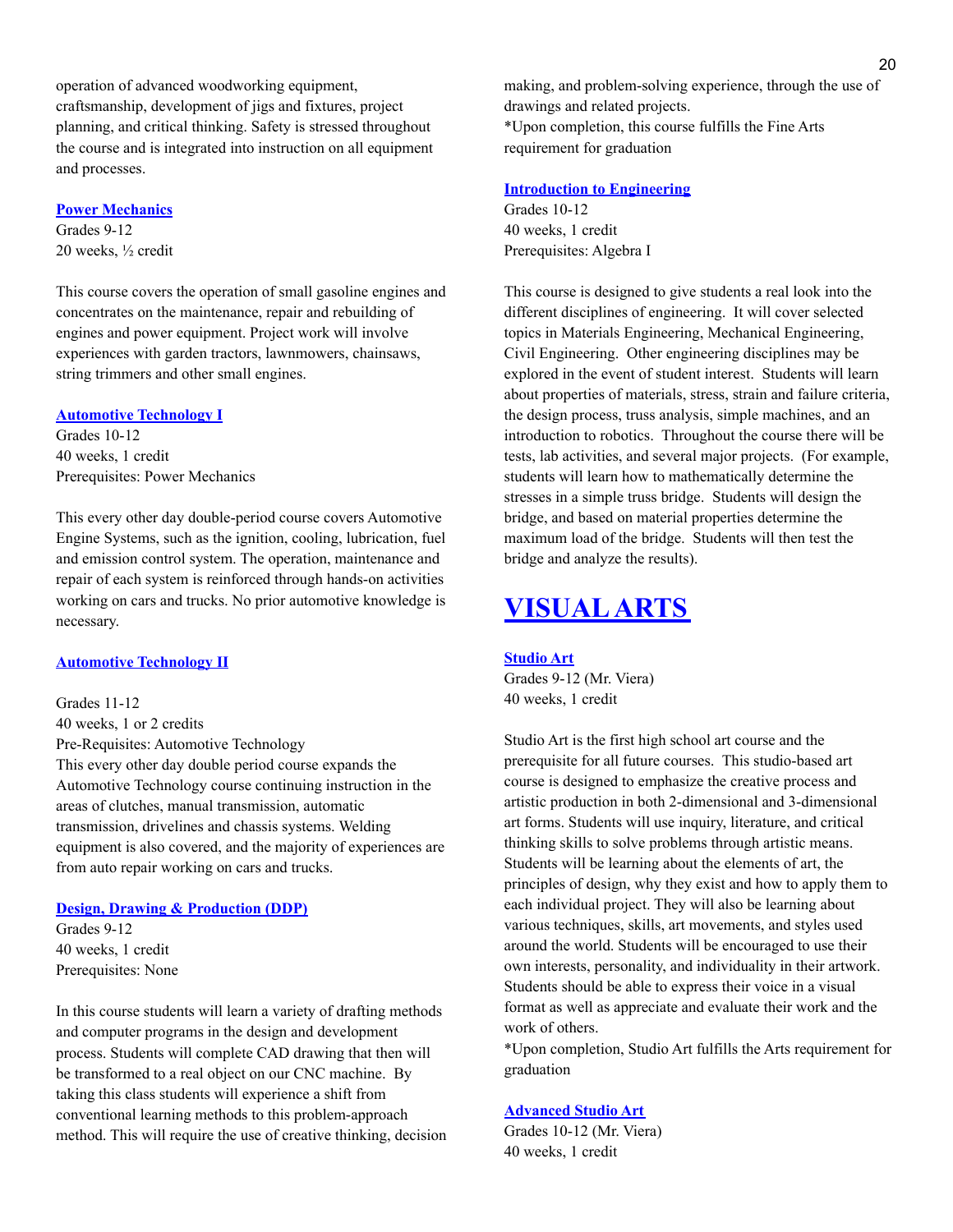Prerequisites: Studio Art (overall average 85% or higher)

Advanced Studio Art builds upon the skills developed in Studio Art, requiring an increased focus on the principles of artistic design, expansion of verbal and written critiques and development of a portfolio.

#### **Computer Graphics**

Grades 10-12 (Mr. Viera) 40 weeks, 1 credit Prerequisites: Studio Art (overall average 85% or higher)

This course is focused on the use and application of Adobe Photoshop. Students will use the various tools of Photoshop to manipulate and edit photographs and images to create finished pieces of digital art. They will be learning about the principles of design and using them to express their ideas. Throughout the course, students will be encouraged to emphasize their own interests, personality, and individuality in the creation of their artwork. At the conclusion of the course, each student will have a unique digital portfolio of their work uploaded to the cloud and viewable from anywhere in the world.

#### **Ceramics & Advanced Ceramics**

Grades 10-12 & Grades 11-12 (Ms. Collins) 40 weeks, 1 credit Ceramics Prerequisites: Studio Art (overall average 85% or higher)

Advanced Ceramics Prerequisites: Ceramics I

These two classes are designed for students who have an interest in working with clay. Students will gain experience in making functional and sculptural works in clay using a variety of handbuilding and wheel-throwing techniques. They will draw on their knowledge of the elements of art and the principles of design to create, refine, and glaze ceramic forms using various methods and materials. Students also learn about historic and modern ceramic and styles and techniques used around the world. Throughout the course, students are encouraged to emphasize their own interests and personality to create original works of art. Visual literacy, idea development, problem solving, reflection, good craftsmanship, and time management skills are strongly emphasized.

Class Requirement: Students will display their work in the school as well as the community. Students will participate in art field trips, community art projects, and fundraisers. Information about museums, galleries, studios, and community resources will also be shared.

#### **(AP) Advanced Placement 2D Art & Design**

Grades 11-12 (Mr. Viera) 40 weeks, 1 credit - Weight 1.1% Prerequisites: Advanced Studio Art

This advanced studio-based art course is designed to develop a professional portfolio in the visual arts, expand artistic skills, and further emphasize artistic production. Students will develop technical skills and become familiarized with the functions of visual elements as they create an individual portfolio of work for evaluation at the end of the course. They will demonstrate mastery through any two-dimensional

medium or process, such as graphic design, digital imaging, photography, collage, fabric design, weaving, fashion design, fashion illustration, painting and printmaking.

Related Assessment: Portfolio Submission (administered in May)

#### **(AP) Advanced Placement Drawing**

Grades 11-12 (Mr. Viera) 40 weeks, 1 credit - Weight 1.1% Prerequisites: Advanced Studio Art

This advanced studio-based art course is designed to develop a professional portfolio in the visual arts, expand artistic skills, and further emphasize artistic production. Students will develop technical skills and become familiarized with the functions of visual elements as they create an individual portfolio of work for evaluation at the end of the course. They will explore drawing issues including line quality, light and shade, rendering of form, composition, surface manipulation, the illusion of depth and mark-making through a variety of means, such as painting, printmaking or mixed media.

Related Assessment: Portfolio Submission (administered in May)

## **WORLD LANGUAGES**

#### **Spanish I**

Grade 9-12 40 weeks, 1 credit Prerequisites: None

This credit recovery course, based on state and national standards, is designed for students who have not earned one high school credit in World Languages by the 9th grade. It introduces students to the language and cultures of the Spanish-speaking world. Students who pass this course receive one high school credit in World Languages, which is required for high school graduation.